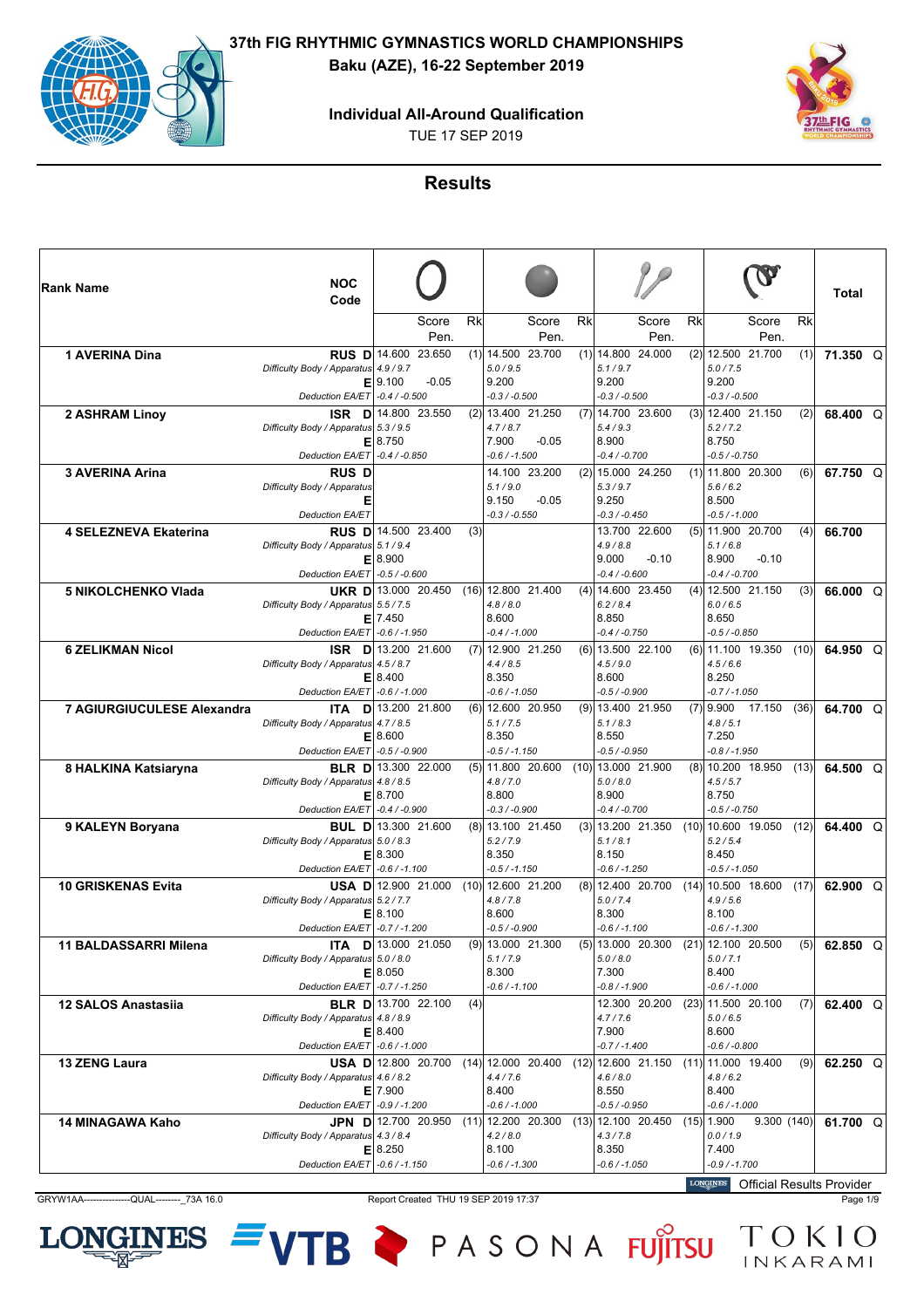## **Individual All-Around Qualification**

TUE 17 SEP 2019



#### **Results**

| ∣Rank Name                    | <b>NOC</b><br>Code                                                       |                                                  |           |                                                                 |                   |    |                                                                          |    |                                                                 |      | Total           |
|-------------------------------|--------------------------------------------------------------------------|--------------------------------------------------|-----------|-----------------------------------------------------------------|-------------------|----|--------------------------------------------------------------------------|----|-----------------------------------------------------------------|------|-----------------|
|                               |                                                                          | Score<br>Pen.                                    | <b>Rk</b> |                                                                 | Score<br>Pen.     | Rk | Score<br>Pen.                                                            | Rk | Score<br>Pen.                                                   | Rk   |                 |
| <b>15 VEDENEEVA Ekaterina</b> | Difficulty Body / Apparatus 4.7 / 7.6                                    | SLO $D$ 12.300 20.400<br>E 8.100                 |           | $(17)$ 12.300 20.500<br>5.5/6.8<br>8.250                        | $-0.05$           |    | $(11)$ 12.500 20.425<br>5.0 / 7.5<br>7.925                               |    | $(17)$ 10.200 18.400<br>4.8/5.4<br>8.200                        | (21) | 61.325 $Q$      |
|                               | Deduction EA/ET -0.7 / -1.200                                            |                                                  |           | $-0.7 / -1.050$                                                 |                   |    | $-0.7 / -1.375$                                                          |    | $-0.7 / -1.100$                                                 |      |                 |
| <b>16 HARNASKO Alina</b>      | <b>BLR</b> D<br>Difficulty Body / Apparatus<br>Е                         |                                                  |           | 11.400 19.600<br>4.9/6.5<br>8.200                               |                   |    | $(18)$ 13.300 21.600<br>4.7/8.6<br>8.300                                 |    | $(9)$   11.600 20.050<br>5.2/6.4<br>8.450                       | (8)  | 61.250          |
|                               | <b>Deduction EA/ET</b>                                                   |                                                  |           | $-0.7 / -1.100$                                                 |                   |    | $-0.7 / -1.000$                                                          |    | $-0.7 / -0.850$                                                 |      |                 |
| <b>17 PAZHAVA Salome</b>      | Difficulty Body / Apparatus 4.4 / 8.5<br>Deduction EA/ET - 0.6 / -1.350  | GEO D 12.900 20.950<br>E 8.050                   |           | $(12)$ 9.300<br>4.5/4.8<br>7.150<br>$-0.7 / -2.150$             | 16.400<br>$-0.05$ |    | $(60)$ 12.400 20.950<br>5.0 / 7.4<br>$-0.05$<br>8.600<br>$-0.5 / -0.900$ |    | $(13)$ 10.700 18.900<br>5.2 / 5.5<br>8.200<br>$-0.6 / -1.200$   | (14) | 60.800 Q        |
| 18 MOUSTAFAEVA Kseniya        | Difficulty Body / Apparatus 4.5 / 8.3<br>Deduction EA/ET -0.7 / -1.250   | FRA D 12.800 20.850<br>E 8.050                   |           | $(13)$ 11.700 19.500<br>4.6 / 7.1<br>7.800<br>$-0.8 / -1.400$   |                   |    | $(21)$ 12.200 20.300<br>5.0 / 7.2<br>8.100<br>$-0.8 / -1.100$            |    | $(20)$   9.700<br>16.700<br>4.5/5.2<br>7.000<br>$-0.9 / -2.100$ | (43) | 60.650 $Q$      |
| <b>19 MAILAT Denisa</b>       | Difficulty Body / Apparatus 4.9 / 7.8<br>Deduction EA/ET - 0.8 / -1.550  | <b>ROU D</b> 12.700 20.350<br>$E$   7.650        |           | $(19)$ 12.800 20.100<br>5.0 / 7.8<br>7.300<br>$-1.0$ / $-1.700$ |                   |    | $(14)$ 12.500 20.150<br>4.5/8.0<br>7.650<br>-0.9 / -1.450                |    | $(24)$ 10.800 18.500<br>5.0 / 5.8<br>7.700<br>$-0.9/ -1.400$    | (18) | 60.600 $Q$      |
| <b>20 TASEVA Katrin</b>       |                                                                          | <b>BUL D</b> 12.500 20.400                       |           | $(18)$ 12.000 19.500                                            |                   |    | $(22)$ 12.700 20.400                                                     |    | $(18)$   10.900 18.800                                          | (15) | 60.300 $Q$      |
|                               | Difficulty Body / Apparatus 4.8 / 7.7<br>Deduction EA/ET - 0.8 / -1.300  | $E$   7.900                                      |           | 4.8 / 7.2<br>7.500<br>$-0.8 / -1.700$                           |                   |    | 5.1 / 7.6<br>7.700<br>$-1.0 / -1.300$                                    |    | 5.0 / 5.9<br>$-0.15$<br>8.050<br>$-0.7 / -1.250$                |      |                 |
| 21 AGHAMIROVA Zohra           |                                                                          | AZE D 12.300 19.000                              |           | $(32)$   12.000 19.950                                          |                   |    | $(16)$   13.000 21.100                                                   |    | $(12)$   10.700 18.700                                          | (16) | 60.050 $Q$      |
|                               | Difficulty Body / Apparatus 4.8 / 7.5<br>Deduction EA/ET -1.1 / -2.200   | E 6.700                                          |           | 5.1/6.9<br>7.950<br>$-0.7 / -1.350$                             |                   |    | 5.5 / 7.5<br>8.100<br>$-0.6 / -1.300$                                    |    | 5.6 / 5.1<br>8.000<br>$-0.7 / -1.300$                           |      |                 |
| 22 POHRANYCHNA Khrystyna      |                                                                          | <b>UKR D</b> 12.900 20.700                       |           | $(15)$ 12.300 20.050                                            |                   |    | $(15)$   13.000 19.200                                                   |    | $(37)$ 10.600 18.400                                            | (22) | $59.950$ Q      |
|                               | Difficulty Body / Apparatus 4.9 / 8.0<br>Deduction EA/ET   -1.1 / -1.100 | $E$ 7.800                                        |           | 5.0 / 7.3<br>7.750<br>$-1.0 / -1.250$                           |                   |    | 4.9/8.1<br>6.300<br>$-0.10$<br>$-1.0 / -2.700$                           |    | 5.0 / 5.6<br>7.800<br>$-0.9 / -1.300$                           |      |                 |
| 23 OIWA Chisaki               |                                                                          | JPN D 12.300 20.100                              |           | $(21)$ 11.600 18.900                                            |                   |    | $(27)$ 12.200 19.300                                                     |    | $(36)$   10.300 18.300                                          | (23) | 58.300 Q        |
|                               | Difficulty Body / Apparatus 4.5 / 7.8<br>Deduction EA/ET - 0.8 / -1.400  | $E$   7.800                                      |           | 4.6 / 7.0<br>7.300<br>$-0.9 / -1.800$                           |                   |    | 5.0 / 7.2<br>7.100<br>$-1.0 / -1.900$                                    |    | 5.3 / 5.0<br>8.000<br>$-0.8 / -1.200$                           |      |                 |
| 24 BEREZINA Polina            | Difficulty Body / Apparatus 4.9 / 7.4                                    | <b>ESP D</b> 12.300 19.200<br>E 6.950<br>$-0.05$ |           | $(28)$ 12.000 19.550<br>4.4/7.6<br>7.550                        |                   |    | $(19)$ 12.300 19.475<br>4.7 / 7.6<br>7.175                               |    | $(31)$   7.400<br>13.500<br>3.5 / 3.9<br>6.100                  | (90) | 58.225 $Q$      |
|                               | Deduction EA/ET -1.1 / -1.950                                            |                                                  |           | $-0.9 / -1.550$                                                 |                   |    | $-1.2 / -1.625$                                                          |    | $-1.3 / -2.600$                                                 |      |                 |
| 25 PIGNICZKI Fanni            | Difficulty Body / Apparatus 4.6 / 8.0<br>Deduction EA/ET -1.0 / -1.650   | HUN D 12.600 19.950<br>$E$ 7.350                 |           | $(23)$ 11.000 18.500<br>4.3/6.7<br>7.500<br>$-0.9 / -1.600$     |                   |    | $(30)$ 12.000 19.750<br>4.0 / 8.0<br>7.750<br>$-0.7 / -1.550$            |    | $(26)$ 10.000 17.500<br>4.4/5.6<br>7.500<br>$-1.0 / -1.500$     |      | $(30)$ 58.200 Q |
| 26 FETISOVA Ekaterina         |                                                                          | UZB D 12.200 19.900                              |           | $(24)$ 10.900 18.450                                            |                   |    | $(31)$   12.300 19.600                                                   |    | $(30)$   10.400 17.250                                          | (32) | 57.950 Q        |
|                               | Difficulty Body / Apparatus 4.5 / 7.7<br>Deduction EA/ET -1.0 / -1.300   | $E$   7.700                                      |           | 4.5/6.4<br>7.550<br>-0.9 / -1.550                               |                   |    | 4.8 / 7.5<br>7.300<br>$-1.3 / -1.400$                                    |    | 4.8 / 5.6<br>6.850<br>$-1.2 / -1.950$                           |      |                 |
| 27 KIM Chaewoon               |                                                                          | KOR D 12.100 19.750                              |           | $(25)$   11.200 18.100                                          |                   |    | $(38)$   12.400 20.050                                                   |    | $(25)$   10.200 17.200                                          | (34) | 57.900 R1       |
|                               | Difficulty Body / Apparatus 4.5 / 7.6<br>Deduction EA/ET - 0.9 / -1.450  | $E$   7.650                                      |           | 4.8/6.4<br>6.900<br>$-1.0 / -2.100$                             |                   |    | 4.8 / 7.6<br>7.650<br>$-1.0 / -1.350$                                    |    | 4.8/5.4<br>7.000<br>$-1.0 / -2.000$                             |      |                 |
| 28 GERGALO Rebecca            | Difficulty Body / Apparatus 4.3 / 7.6                                    | <b>FIN</b> $D$ 11.900 19.150<br>$E$   7.250      |           | $(29)$ 11.500 18.950<br>4.2 / 7.3<br>7.450                      |                   |    | $(26)$   12.000 19.600<br>4.7 / 7.3<br>7.600                             |    | $(29)$   10.000 16.600<br>4.5/5.5<br>6.600                      | (44) | 57.700 R2       |
|                               | Deduction EA/ET -1.0 / -1.750                                            |                                                  |           | -1.0 / -1.550                                                   |                   |    | -0.9 / -1.500                                                            |    | $-1.3 / -2.100$<br><b>IONGINES</b> Official Depute Dravidat     |      |                 |

GRYW1AA----------------QUAL------------73A 16.0 Report Created THU 19 SEP 2019 17:37 Page 2/9

**NES** 

LOI

Official Results Provider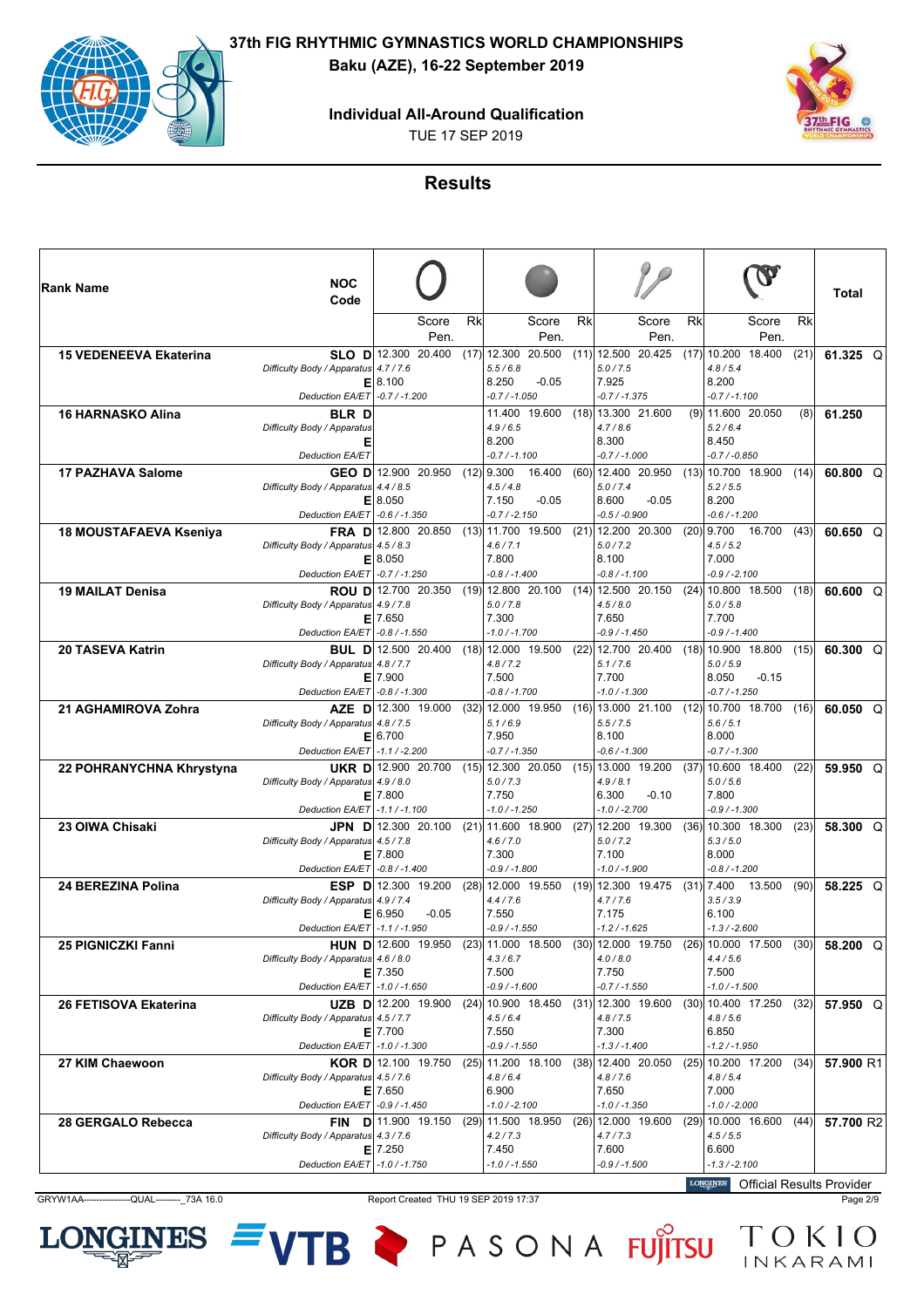**Individual All-Around Qualification**

TUE 17 SEP 2019



**Results**

| ∣Rank Name                    | <b>NOC</b>                            |                             |      |                                         |         |    |                                           |    |                                             |      |           |
|-------------------------------|---------------------------------------|-----------------------------|------|-----------------------------------------|---------|----|-------------------------------------------|----|---------------------------------------------|------|-----------|
|                               | Code                                  |                             |      |                                         |         |    |                                           |    |                                             |      | Total     |
|                               |                                       | Score                       | Rk   |                                         | Score   | Rk | Score                                     | Rk | Score                                       | Rk   |           |
| 29 KELAIDITI Eleni            |                                       | Pen.<br>GRE D 12.600 20.275 |      | $(20)$ 11.600 19.200                    | Pen.    |    | Pen.<br>$(23)$ 11.400 17.900              |    | Pen.<br>$(54)$ 10.400<br>18.200             | (24) | 57.675 R3 |
|                               | Difficulty Body / Apparatus 4.6 / 8.0 |                             |      | 4.7/6.9                                 |         |    | 4.6/6.8                                   |    | 4.9 / 5.5                                   |      |           |
|                               |                                       | $E$   7.675                 |      | 7.600                                   |         |    | 6.500                                     |    | 7.800                                       |      |           |
| 30 ZHAO Yating                | Deduction EA/ET - 0.9 / -1.425        | CHN D 11.100 18.850         |      | $-1.0 / -1.400$<br>$(34)$ 11.800 19.700 |         |    | $-1.3 / -2.200$<br>$(17)$   11.500 19.100 |    | $-0.9 / -1.300$<br>$(41)$   10.300 17.900   | (26) | 57.650    |
|                               | Difficulty Body / Apparatus 4.6 / 6.5 |                             |      | 5.1/6.7                                 |         |    | 5.5/6.0                                   |    | 5.4/4.9                                     |      |           |
|                               |                                       | $E$   7.750                 |      | 7.900                                   |         |    | 7.600                                     |    | 7.600                                       |      |           |
|                               | Deduction EA/ET   -1.0 / -1.250       |                             |      | -0.9 / -1.200                           |         |    | -0.9 / -1.500                             |    | -0.9 / -1.500                               |      |           |
| <b>31 DOMINGOS Barbara</b>    | Difficulty Body / Apparatus 4.5 / 6.6 | <b>BRA D</b> 11.100 18.450  |      | $(41)$ 11.800 19.100<br>4.3 / 7.5       |         |    | $(25)$ 12.400 19.650<br>4.5 / 7.9         |    | $(28)$   8.400<br>13.850<br>3.5/4.9         | (84) | 57.200    |
|                               |                                       | $E$   7.350                 |      | 7.300                                   |         |    | 7.250                                     |    | 5.450                                       |      |           |
|                               | Deduction EA/ET - 0.8 / -1.850        |                             |      | $-1.0 / -1.700$                         |         |    | $-1.1 / -1.650$                           |    | $-1.6 / -2.950$                             |      |           |
| 32 POLSTJANAJA Jelizaveta     |                                       | <b>LAT D</b> 12.200 20.000  | (22) | 11.300 19.150                           |         |    |                                           |    | $(24)$   10.600 15.250 (103)  10.400 17.800 | (27) | 56,950    |
|                               | Difficulty Body / Apparatus 4.5 / 7.7 | $E$   7.800                 |      | 4.7/6.6<br>7.850                        |         |    | 5.4/5.2<br>5.250<br>$-0.60$               |    | 5.2 / 5.2<br>7.400                          |      |           |
|                               | Deduction EA/ET - 0.8 / -1.400        |                             |      | $-0.8 / -1.350$                         |         |    | $-1.6 / -3.150$                           |    | $-1.0 / -1.600$                             |      |           |
| <b>33 UCHIDA Katherine</b>    |                                       | CAN D 11.100 18.100         |      | $(43)$ 12.000 19.550                    |         |    | $(19)$   11.200 18.300                    |    | $(47)$   8.700<br>15.800                    | (53) | 55,950    |
|                               | Difficulty Body / Apparatus 4.6 / 6.5 |                             |      | 5.2/6.8                                 |         |    | 5.0/6.2                                   |    | 4.6/4.1                                     |      |           |
|                               | Deduction EA/ET   -1.2 / -1.800       | $E$   7.000                 |      | 7.550<br>$-0.9 / -1.550$                |         |    | 7.100<br>-1.1 / -1.800                    |    | 7.100<br>-1.2/-1.700                        |      |           |
| <b>34 TASHKENBAEVA Sabina</b> |                                       | UZB D 11.800 19.100         |      | $(31)$ 10.700 18.000                    |         |    | $(39)$   11.800 18.800                    |    | $(43)$   10.300 17.750                      | (28) | 55.900    |
|                               | Difficulty Body / Apparatus 4.8 / 7.0 |                             |      | 4.6/6.1                                 |         |    | 4.6/7.2                                   |    | 4.7/5.6                                     |      |           |
|                               |                                       | $E$   7.300                 |      | 7.300                                   |         |    | 7.000                                     |    | 7.450                                       |      |           |
|                               | Deduction EA/ET -1.1 / -1.600         | KAZ D 11.600 18.850         |      | $-1.0 / -1.700$<br>$(35)$ 10.300 17.650 |         |    | $-1.0 / -2.000$<br>$(43)$ 12.200 19.150   |    | $-1.0 / -1.550$<br>$(40)$   10.400 17.700   | (29) |           |
| 35 ADILKHANOVA Alina          | Difficulty Body / Apparatus 4.4 / 7.2 |                             |      | 4.0/6.3                                 |         |    | 4.7 / 7.5                                 |    | 4.9 / 5.5                                   |      | 55.700    |
|                               |                                       | $E$   7.250                 |      | 7.350                                   |         |    | 6.950                                     |    | 7.300                                       |      |           |
|                               | Deduction EA/ET -1.1 / -1.650         |                             |      | $-1.1 / -1.550$                         |         |    | $-1.4 / -1.650$                           |    | $-1.1 / -1.600$                             |      |           |
| 36 TLEKENOVA Adilya           |                                       | KAZ D 11.800 18.475         | (40) | 11.600 18.700<br>4.1 / 7.5              |         |    | $(28)$   11.900 17.850<br>4.4/7.5         |    | $(58)$   11.400 18.500<br>4.8/6.6           | (19) | 55,675    |
|                               | Difficulty Body / Apparatus 4.4 / 7.4 | E 6.725<br>$-0.05$          |      | 7.100                                   |         |    | 5.950                                     |    | 7.100                                       |      |           |
|                               | Deduction EA/ET   -1.3 / -1.975       |                             |      | $-1.1 / -1.800$                         |         |    | -1.8 / -2.250                             |    | $-1.2 / -1.700$                             |      |           |
| <b>37 RUPRECHT Nicol</b>      |                                       | AUT D 11.500 19.250         |      | $(27)$ 10.300 17.350                    |         |    | $(49)$ 11.000 18.950                      |    | $(42)$   9.200<br>17.050                    | (38) | 55.550    |
|                               | Difficulty Body / Apparatus 4.7 / 6.8 | $E$   7.750                 |      | 4.5/5.8<br>7.050                        |         |    | 4.7/6.3<br>7.950                          |    | 4.9/4.3<br>7.850                            |      |           |
|                               | Deduction EA/ET   -0.6 / -1.650       |                             |      | $-0.8 / -2.150$                         |         |    | $-0.7 / -1.350$                           |    | $-0.7 / -1.450$                             |      |           |
| <b>38 BOGDANOVA Viktoria</b>  |                                       | <b>EST D</b> 11.400 18.950  | (33) | 10.900 18.500                           |         |    | $(29)$   11.300 18.000                    |    | $(52)$   9.300<br>15.800                    | (54) | 55.450    |
|                               | Difficulty Body / Apparatus 4.7 / 6.7 |                             |      | 4.3/6.6                                 |         |    | 4.4/6.9                                   |    | 4.3/5.0                                     |      |           |
|                               |                                       | $E$   7.550                 |      | 7.600<br>$-1.0 / -1.400$                |         |    | 6.700                                     |    | 6.800<br>$-0.30$<br>$-1.1 / -2.100$         |      |           |
| 39 ANO BACA Maria             | Deduction EA/ET -1.0 / -1.450         | ESP D 12.400 19.650         |      | $(26)$   11.000 18.300                  |         |    | $-1.2 / -2.100$<br>$(36)$   11.600 17.450 |    | $(65)$   9.000<br>13.750                    | (85) | 55.400    |
|                               | Difficulty Body / Apparatus 4.9 / 7.5 |                             |      | 4.7/6.3                                 |         |    | 4.9/6.7                                   |    | 4.6/4.4                                     |      |           |
|                               |                                       | $E$   7.250                 |      | 7.350                                   | $-0.05$ |    | 5.900<br>$-0.05$                          |    | 5.050<br>$-0.30$                            |      |           |
|                               | Deduction EA/ET   -1.0 / -1.750       |                             |      | $-0.9 / -1.750$                         |         |    | $-1.4 / -2.700$                           |    | $-1.5 / -3.450$                             |      |           |
| 40 BOLATAEVA Natela           | Difficulty Body / Apparatus 4.6 / 7.0 | GEO D 11.600 19.100         |      | $(30)$   8.800 16.250<br>4.8 / 4.0      |         |    | $(64)$   11.200 19.450<br>4.9/6.3         |    | $(32)$   9.000<br>16.800<br>5.1 / 3.9       | (41) | 55.350    |
|                               |                                       | $E$   7.500                 |      | 7.450                                   |         |    | 8.250                                     |    | 7.800                                       |      |           |
|                               | Deduction EA/ET -1.0 / -1.500         |                             |      | $-0.6 / -1.950$                         |         |    | $-0.6 / -1.150$                           |    | $-0.7 / -1.500$                             |      |           |
| 41 SEO Goeun                  |                                       | KOR D 11.300 18.600         |      | $(37)$ 10.200 17.900                    |         |    | $(40)$   11.900 18.600                    |    | $(44)$   7.900 14.350                       | (78) | 55.100    |
|                               | Difficulty Body / Apparatus 4.4 / 6.9 | $E$   7.300                 |      | 4.6 / 5.6<br>7.700                      |         |    | 4.3 / 7.6<br>6.700                        |    | 3.9/4.0<br>6.450                            |      |           |
|                               | Deduction EA/ET -1.1 / -1.600         |                             |      | $-0.8 / -1.500$                         |         |    | $-1.6 / -1.700$                           |    | $-1.1 / -2.450$                             |      |           |
| 42 IAMPOLSKAIA Elizaveta      |                                       | <b>MDA D</b>  11.500 18.500 |      | $(39)$ 10.900 17.650                    |         |    | $(44)$ 11.700 18.500                      |    | $(45)$   10.300 17.100                      | (37) | 54.650    |
|                               | Difficulty Body / Apparatus 4.9 / 6.6 |                             |      | 4.4/6.5                                 |         |    | 5.0 / 6.7                                 |    | 5.1/5.2                                     |      |           |
|                               | Deduction EA/ET -1.4 / -1.550         | $E$   7.050<br>$-0.05$      |      | 6.750<br>-1.5 / -1.750                  |         |    | 6.800<br>$-1.5 / -1.700$                  |    | 6.800<br>$-1.4 / -1.800$                    |      |           |
|                               |                                       |                             |      |                                         |         |    |                                           |    | LONGINES Official Results Provider          |      |           |

GRYW1AA---------------QUAL--------\_73A 16.0 Report Created THU 19 SEP 2019 17:37 Page 3/9

Official Results Provider

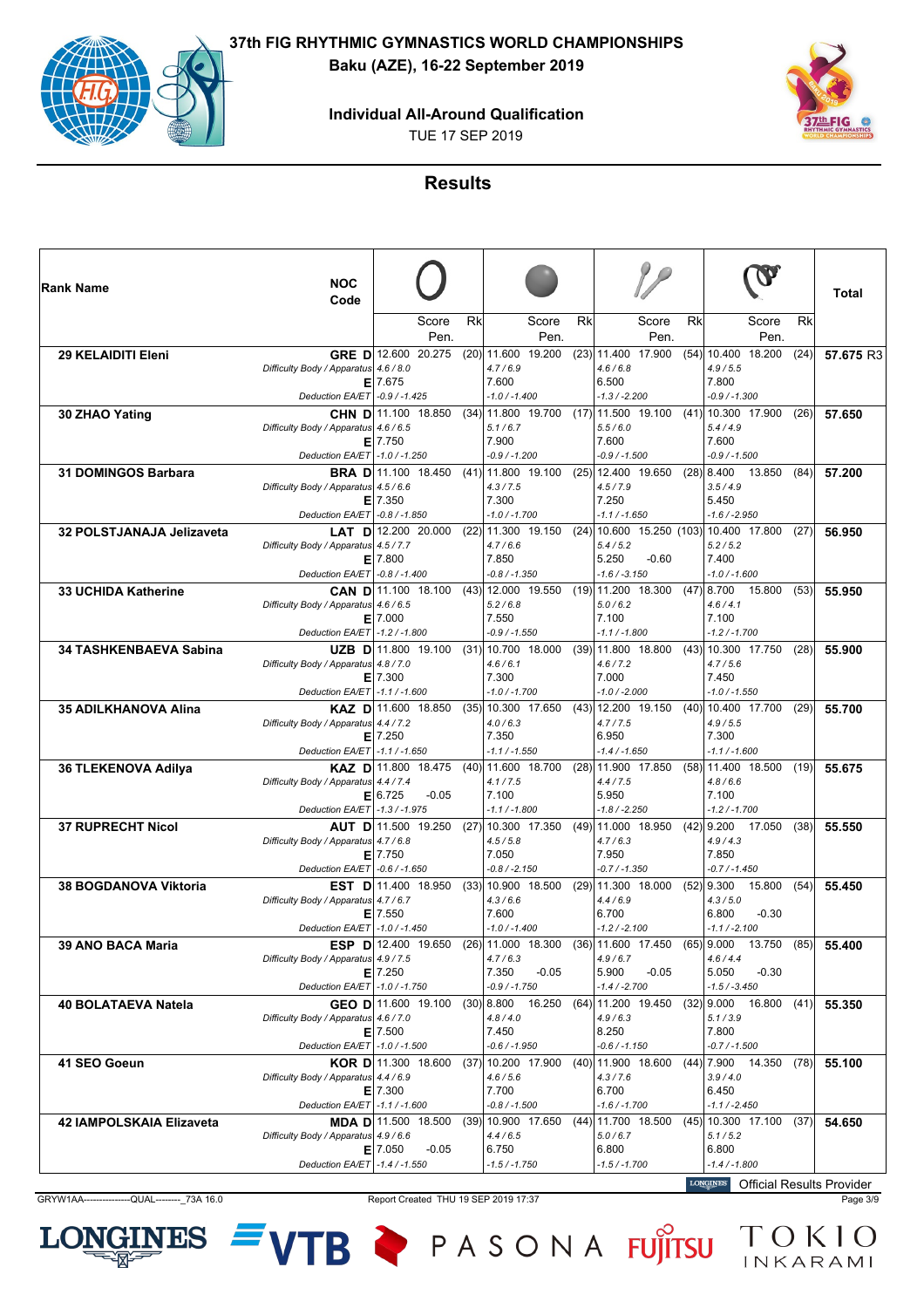**Individual All-Around Qualification**

TUE 17 SEP 2019



### **Results**

| ∣Rank Name                     | <b>NOC</b><br>Code                                                       |                                                 |      |                                                             |      |                                                                 |                                                                        | Total  |
|--------------------------------|--------------------------------------------------------------------------|-------------------------------------------------|------|-------------------------------------------------------------|------|-----------------------------------------------------------------|------------------------------------------------------------------------|--------|
|                                |                                                                          | Score<br>Pen.                                   | Rk   | Score<br>Pen.                                               | Rk   | Score<br>Rk<br>Pen.                                             | Rk<br>Score<br>Pen.                                                    |        |
| 43 LIU Jiahui                  | Difficulty Body / Apparatus 4.1 / 6.9                                    | CHN D 11.000 18.550<br>$E$ 7.550                |      | $(38)$ 10.300 17.800<br>4.4/5.9<br>7.500                    |      | $(41)$ 11.400 17.850<br>4.3/7.1<br>6.450                        | $(57)$   10.000 16.900<br>(40)<br>3.9/6.1<br>6.900                     | 54.200 |
|                                | Deduction EA/ET                                                          | $-1.1 / -1.350$                                 |      | $-1.0 / -1.500$                                             |      | $-1.6 / -1.950$                                                 | $-1.2 / -1.900$                                                        |        |
| 44 GAUDIO Natalia              | Difficulty Body / Apparatus 3.5 / 6.5<br>El                              | <b>BRA D</b> 10.000 15.900<br>6.200<br>$-0.30$  |      | (65) 11.100 18.100<br>4.1 / 7.0<br>7.000                    | (37) | 12.200 19.650<br>4.1 / 8.1<br>7.450                             | $(27)$   9.700<br>16.000<br>(50)<br>4.1 / 5.6<br>6.300                 | 53.750 |
| <b>45 VERDES Andreea</b>       | Deduction EA/ET                                                          | $-1.1 / -2.700$<br><b>ROU D</b> 10.900 17.500   |      | $-1.3 / -1.700$<br>$(47)$   9.600 15.700                    | (70) | $-0.8 / -1.750$<br>12.200 19.350                                | $-1.2 / -2.500$<br>$(33)$ 6.400<br>12.950<br>(99)                      | 52.550 |
|                                | Difficulty Body / Apparatus 4.1 / 6.8<br>Deduction EA/ET -1.0 / -2.400   | E 6.600                                         |      | 4.1 / 5.5<br>6.100<br>$-1.3 / -2.600$                       |      | 5.0 / 7.2<br>7.150<br>$-1.3 / -1.550$                           | 3.8/2.6<br>6.550<br>$-1.6 / -1.850$                                    |        |
| <b>46 TUNCEL Kamelya</b>       | Difficulty Body / Apparatus 4.1 / 6.0<br>Е<br><b>Deduction EA/ET</b>     | TUR D 10.100 17.300<br>7.200<br>$-1.1 / -1.700$ |      | $(49)$ 11.600 18.350<br>4.8/6.8<br>6.750<br>$-1.3 / -1.950$ | (35) | 10.700 16.700<br>4.9/5.8<br>6.000<br>$-1.6 / -2.400$            | (77) 8.600<br>13.900<br>(82)<br>4.7 / 3.9<br>5.300<br>$-1.5/ -3.200$   | 52,350 |
| 47 MAGOPOULOU Ioanna           | <b>GRED</b>                                                              |                                                 |      | 11.000 18.350                                               | (34) | 12.100 19.300                                                   | $(35)$   8.000<br>14.650<br>(70)                                       | 52.300 |
|                                | Difficulty Body / Apparatus<br>Е<br><b>Deduction EA/ET</b>               |                                                 |      | 4.3/6.7<br>7.350<br>$-1.0 / -1.650$                         |      | 4.5 / 7.6<br>7.200<br>$-1.2 / -1.600$                           | 4.3/3.7<br>6.650<br>$-1.5 / -1.850$                                    |        |
| <b>48 BUDGINAS Brigita</b>     |                                                                          | <b>LTU D</b> 10.300 17.300                      | (50) |                                                             |      | 10.700 17.900                                                   | $(53)$ 10.000 17.050<br>(39)                                           | 52.250 |
|                                | Difficulty Body / Apparatus 4.1 / 6.2<br>Deduction EA/ET -1.0 / -2.000   | $E$   7.000                                     |      |                                                             |      | 4.2 / 6.5<br>7.200<br>$-1.0 / -1.800$                           | 4.1 / 5.9<br>7.050<br>$-1.5 / -1.450$                                  |        |
| <b>49 TIKKANEN Jouki</b>       |                                                                          | FIN D 11.400 18.650                             |      | 15.700<br>$(36)$ 9.800                                      | (71) | 10.900 17.800                                                   | $(59)$   7.300<br>13.450<br>(91)                                       | 52.150 |
|                                | Difficulty Body / Apparatus 4.1 / 7.3                                    | $E$   7.250                                     |      | 4.1/5.7<br>5.900                                            |      | 4.3/6.6<br>6.900                                                | 3.6 / 3.7<br>6.150                                                     |        |
|                                | Deduction EA/ET                                                          | $-1.2 / -1.550$                                 |      | $-1.4/ -2.700$                                              |      | $-1.0$ / $-2.100$                                               | $-1.2 / -2.650$                                                        |        |
| 50 CASTILLO GALINDO Rut        | Difficulty Body / Apparatus 4.7 / 6.5                                    | <b>MEX D</b> 11.200 17.300<br>E 6.100           |      | $(51)$ 11.000 16.600<br>4.6/6.4<br>5.900<br>$-0.30$         | (56) | 11.000 18.250<br>4.2/6.8<br>7.250                               | $(49)$   8.700<br>13.350<br>(94)<br>4.9 / 3.8<br>5.000<br>$-0.35$      | 52.150 |
|                                | Deduction EA/ET   -1.3 / -2.600                                          |                                                 |      | $-1.4 / -2.700$                                             |      | $-1.0 / -1.750$                                                 | $-1.4 / -3.600$                                                        |        |
| 51 KOZIOL Natalia              | Difficulty Body / Apparatus 3.9 / 6.4<br>Deduction EA/ET -1.1 / -1.850   | <b>POL D</b> 10.300 17.350<br>$E$   7.050       |      | $(48)$ 10.600 16.875<br>4.3/6.3<br>6.275<br>$-1.6/ -2.125$  | (54) | 11.200 17.750<br>4.7/6.5<br>6.600<br>$-0.05$<br>$-1.2 / -2.200$ | $(61)$   9.000<br>14.800<br>(65)<br>4.1/4.9<br>5.800<br>$-1.5/ -2.700$ | 51.975 |
| <b>52 CHAMZINA Alina</b>       | Difficulty Body / Apparatus 4.5 / 6.0                                    | CZE D 10.500 16.850<br>E 6.350                  |      | $(58)$   10.300 17.450<br>4.6/5.7<br>7.150                  | (47) | 10.700 17.650<br>4.8/5.9<br>6.950                               | $(63)$   8.200<br>14.500<br>(75)<br>4.0 / 4.2<br>6.300                 | 51.950 |
| 53 HUDIS Veronika              | Deduction EA/ET   -1.3 / -2.350                                          | <b>AZE D</b> 10.700 16.950                      |      | $-0.9 / -1.950$<br>(56) 10.200 17.700                       |      | $-1.0 / -2.050$<br>$(42)$ 9.800<br>16.500                       | $-1.2 / -2.500$<br>$(79)$   9.700 17.150<br>(35)                       | 51.800 |
|                                | Difficulty Body / Apparatus 4.5 / 6.2<br>Deduction EA/ET -1.0 / -2.750   | E 6.250                                         |      | 4.1/6.1<br>7.500<br>$-0.7 / -1.800$                         |      | 3.9/5.9<br>6.700<br>$-0.9 / -2.400$                             | 4.8/4.9<br>7.450<br>$-0.9 / -1.650$                                    |        |
| 54 JUHASZ Anna                 |                                                                          | HUN D 10.100 16.700                             |      | $(59)$ 9.800 16.450                                         |      | $(58)$ 11.200 18.300                                            | $(47)$   8.900 15.200<br>(62)                                          | 51.450 |
|                                | Difficulty Body / Apparatus 4.5 / 5.6<br>Deduction EA/ET -1.1 / -2.300   | E 6.600                                         |      | 4.2 / 5.6<br>6.650<br>$-1.2 / -2.150$                       |      | 4.6/6.6<br>7.100<br>$-1.1 / -1.800$                             | 4.3/4.6<br>6.300<br>$-1.8 / -1.900$                                    |        |
| 55 DIAZ Karla                  |                                                                          | MEX D 10.600 18.000                             |      | $(44)$ 11.000 18.450                                        |      | $(32)$ 8.800                                                    | 13.900 (119) 9.200 14.800<br>(66)                                      | 51.250 |
|                                | Difficulty Body / Apparatus 4.3 / 6.3<br>Deduction EA/ET   -0.8 / -1.800 | $E$   7.400                                     |      | 4.5/6.5<br>7.450<br>$-0.9 / -1.650$                         |      | 3.7/5.1<br>5.500<br>$-0.40$<br>$-1.7 / -2.800$                  | 4.6 / 4.6<br>5.700<br>$-0.10$<br>$-1.7 / -2.600$                       |        |
| <b>56 ZACREVSCHI Anastasia</b> |                                                                          | <b>MDA D</b> 11.100 17.900                      |      | $(45)$   10.400 17.400                                      |      | $(48)$   10.100 14.450 (114)  9.200                             | 15.750<br>(55)                                                         | 51.050 |
|                                | Difficulty Body / Apparatus 4.1 / 7.0<br>Deduction EA/ET -1.2 / -2.000   | E 6.800                                         |      | 4.3/6.1<br>7.000<br>$-1.2 / -1.800$                         |      | 4.3 / 5.8<br>4.650<br>$-0.30$<br>$-1.8 / -3.550$                | 4.7/4.5<br>6.600<br>$-0.05$<br>$-1.3 / -2.100$                         |        |
|                                |                                                                          |                                                 |      |                                                             |      |                                                                 | LONGINES OFF                                                           |        |

GRYW1AA---------------QUAL-----------73A 16.0 Report Created THU 19 SEP 2019 17:37 Page 4/9

**NES** 

LOI

Official Results Provider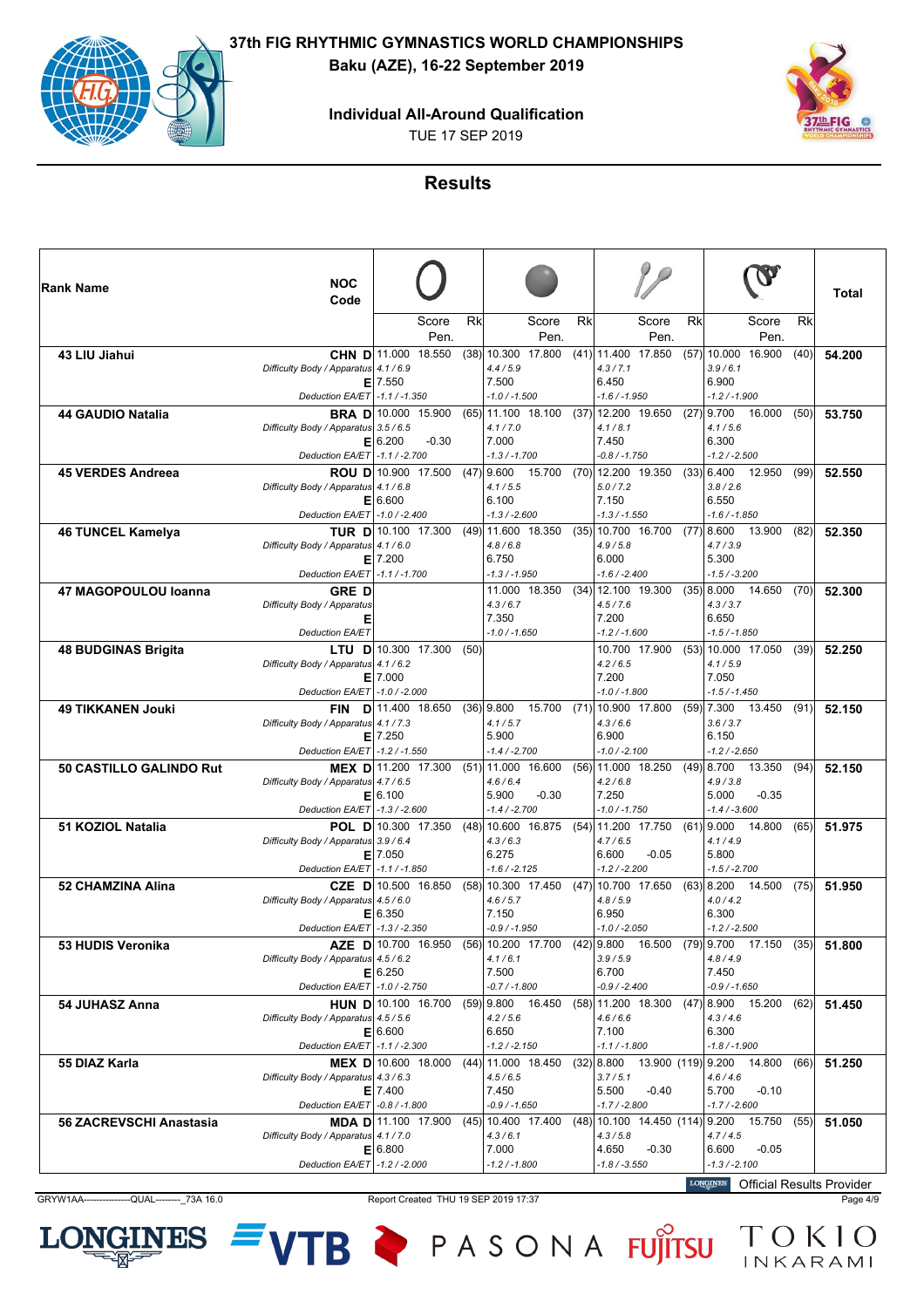**Individual All-Around Qualification**

TUE 17 SEP 2019



### **Results**

| Rank Name                     | <b>NOC</b><br>Code                                                                                     |             |                                   |      |                                                                 |                       |      |                                                             |               |      |                                                                                                                       |      | Total  |
|-------------------------------|--------------------------------------------------------------------------------------------------------|-------------|-----------------------------------|------|-----------------------------------------------------------------|-----------------------|------|-------------------------------------------------------------|---------------|------|-----------------------------------------------------------------------------------------------------------------------|------|--------|
|                               |                                                                                                        |             | Score<br>Pen.                     | Rk   |                                                                 | Score<br>Pen.         | Rk   |                                                             | Score<br>Pen. | Rk   | Score<br>Pen.                                                                                                         | Rk   |        |
| 57 AMZAN Izzah                | <b>MAS D</b> 9.900<br>Difficulty Body / Apparatus 3.7 / 6.2                                            | $E$   7.000 | 16.900                            |      | $(57)$ 11.000 18.400<br>4.4/6.6<br>7.400                        |                       |      | $(33)$ 9.900<br>4.2 / 5.7<br>5.750                          | 15.650        |      | $(97)$ 6.200<br>11.500 (117)<br>3.6 / 2.6<br>5.300                                                                    |      | 50.950 |
|                               | Deduction EA/ET -1.1 / -1.900                                                                          |             |                                   |      | $-1.0 / -1.600$                                                 |                       |      | $-1.5 / -2.750$                                             |               |      | $-1.5 / -3.200$                                                                                                       |      |        |
| <b>58 MARZOUK Habiba</b>      | <b>EGY D</b> 9.800<br>Difficulty Body / Apparatus 3.6 / 6.2                                            | E 6.250     | 16.050                            | (62) | 10.000 16.950<br>4.3/5.7<br>6.950                               |                       | (52) | 10.800 17.850<br>4.7/6.1<br>7.050                           |               | (55) |                                                                                                                       |      | 50.850 |
| 59 ARAUJO Rita                | Deduction EA/ET   -1.0 / -2.750<br><b>POR D</b> 9.700 16.000                                           |             |                                   |      | $-1.0 / -2.050$<br>$(64)$ 10.100 16.900                         |                       |      | $-0.8 / -2.150$<br>$(53)$ 11.100 17.850                     |               | (56) |                                                                                                                       |      | 50.750 |
|                               | Difficulty Body / Apparatus 3.6 / 6.1<br>Deduction EA/ET -1.6 / -2.100                                 | E 6.300     |                                   |      | 4.0/6.1<br>6.850<br>$-1.3 / -1.850$                             | $-0.05$               |      | 4.8/6.3<br>6.750<br>$-1.1 / -2.150$                         |               |      |                                                                                                                       |      |        |
| 60 KIROI-BOGATYREVA Alexandra | AUS D 9.500 15.250<br>Difficulty Body / Apparatus 4.0 / 5.5<br>Deduction EA/ET -1.4 / -2.850           | $E$   5.750 |                                   |      | $(73)$ 10.500 17.250<br>3.4/7.1<br>6.750<br>$-1.4 / -1.850$     |                       |      | $(50)$ 10.600 17.450<br>4.0/6.6<br>6.850<br>$-1.2 / -1.950$ |               |      | $(64)$   9.500<br>16.050<br>3.7/5.8<br>6.600<br>$-0.05$<br>$-1.3/ -2.100$                                             | (49) | 50.750 |
| 61 SKITTIDI Viktoria          | $CYP$ D 10.900 17.050<br>Difficulty Body / Apparatus 4.6 / 6.3<br>Deduction EA/ET -1.7 / -2.150        | E 6.150     |                                   | (54) | 10.500 16.200<br>4.5/6.0<br>5.700<br>$-1.5 / -2.800$            |                       |      | $(66)$ 11.100 17.350<br>4.6/6.5<br>6.300<br>$-1.4 / -2.300$ | $-0.05$       |      | $(66)$   9.300<br>15.300<br>4.9/4.4<br>6.000<br>$-1.8/ -2.200$                                                        | (61) | 50.600 |
| <b>62 GARCIA Natalie</b>      | Difficulty Body / Apparatus 4.1 / 6.2<br>Deduction EA/ET   -1.2 / -2.050                               | $E$ 6.750   | <b>CAN D</b> 10.300 17.050        | (53) |                                                                 |                       |      | 10.700 17.200<br>4.4/6.3<br>6.500<br>$-1.4/ -2.100$         |               |      | $(72)$   9.300<br>16.350<br>4.1/5.2<br>7.050<br>$-1.1 / -1.850$                                                       | (45) | 50.600 |
| 63 KIM Mun Ye                 | <b>PRK D</b> 9.900<br>Difficulty Body / Apparatus 3.1 / 6.8<br>Deduction EA/ET -1.1 / -1.700           | $E$   7.200 | 17.050<br>$-0.05$                 |      | $(52)$   10.100 16.450<br>4.2 / 5.9<br>6.400<br>$-1.3 / -2.300$ | $-0.05$               |      | $(59)$ 10.300 16.800<br>4.2/6.1<br>6.500<br>$-1.5 / -2.000$ |               |      | 16.200<br>$(76)$   9.200<br>4.3/4.9<br>$-0.15$<br>7.150<br>$-1.3 / -1.550$                                            | (46) | 50.300 |
| 64 FERREIRA Margarida         | <b>POR D</b> 10.000 15.650<br>Difficulty Body / Apparatus 4.0 / 6.0<br>Deduction EA/ET   -1.5 / -2.850 | E 5.650     |                                   |      | $(67)$ 10.000 17.200<br>4.0 / 6.0<br>7.200<br>$-1.2 / -1.600$   |                       |      | $(51)$ 10.200 17.200<br>4.0/6.2<br>7.000<br>$-1.2 / -1.800$ |               |      | $(70)$   8.100<br>14.650<br>3.9/4.2<br>6.550<br>$-1.3 / -2.150$                                                       | (71) | 50.050 |
| <b>65 IAKOVLEVA Lidija</b>    | AUS D 8.900 14.600<br>Difficulty Body / Apparatus 3.8 / 5.1<br>Deduction EA/ET   -1.4 / -2.900         | E 5.700     |                                   |      | 3.9/5.8<br>6.850<br>$-1.1 / -2.050$                             | $(84)$   9.700 16.550 |      | $(57)$ 10.500 17.700<br>4.7/5.8<br>7.200<br>$-1.2 / -1.600$ |               |      | $(62)$   6.300 11.700 (114) <br>4.1 / 2.2<br>5.400<br>$-1.3 / -3.300$                                                 |      | 48.850 |
| <b>66 MILLON Maena</b>        | Difficulty Body / Apparatus 4.4 / 6.2<br>Deduction EA/ET - 0.8 / -1.650                                | $E$   7.550 | FRA D 10.600 18.150               | (42) |                                                                 |                       |      | 8.700 16.000<br>4.1/4.6<br>7.300<br>$-0.9 / -1.800$         |               |      | $(91)$   8.500 14.700<br>4.7 / 3.8<br>6.200<br>$-1.3 / -2.500$                                                        | (68) | 48.850 |
| 67 KILIANOVA Xenia            | SVK D 8.600<br>Difficulty Body / Apparatus 3.9 / 4.7<br>Deduction EA/ET -1.3 / -2.050                  | E 6.650     | 15.250                            |      | $(72)$ 9.200<br>3.9 / 5.3<br>6.850<br>$-1.3 / -1.850$           | 15.950<br>$-0.10$     |      | $(67)$ 10.600 17.200<br>4.9/5.7<br>6.650<br>$-1.3 / -2.050$ | $-0.05$       |      | $(71)$ 8.200<br>14.650<br>4.5 / 3.7<br>6.450<br>$-1.4 / -2.150$                                                       | (72) | 48.400 |
| <b>68 STOJANOV Rejchl</b>     | Difficulty Body / Apparatus 3.7 / 5.8<br>Deduction EA/ET -1.2 / -2.850                                 | E 5.950     | MKD D   9.500 15.450              |      | 4.3 / 5.8<br>5.500<br>$-1.6 / -2.900$                           | $-0.05$               |      | 4.3 / 7.1<br>5.850<br>$-1.8 / -2.350$                       |               |      | $(70)$   10.100 15.550 $(72)$   11.400 17.250 $(69)$   8.500 14.550 $(74)$  <br>4.2 / 4.3<br>6.050<br>$-1.5 / -2.450$ |      | 48.250 |
| 69 SELIM Mariam               | Difficulty Body / Apparatus 4.8 / 5.6<br>Deduction EA/ET -1.5 / -1.900                                 | E 6.600     | <b>EGY D</b>   10.400 17.000 (55) |      |                                                                 |                       |      | 9.500 15.550<br>5.0 / 4.5<br>6.050<br>$-1.3 / -2.650$       |               |      | $(99)$   8.200 14.900<br>4.7 / 3.5<br>6.700<br>$-1.3 / -2.000$                                                        | (64) | 47.450 |
| <b>70 ROMENSKI Valerie</b>    | FRA D<br>Difficulty Body / Apparatus<br>Е<br>Deduction EA/ET                                           |             |                                   |      | 4.3/5.7<br>6.400<br>$-1.5 / -2.100$                             | 10.000 16.400         |      | $(62)$ 10.400 17.250<br>4.1/6.3<br>6.850<br>$-1.1 / -2.050$ |               |      | $(68)$   7.800 13.600<br>3.7/4.1<br>5.800<br>$-1.5 / -2.700$<br>LONGINES Official Populto Drovidor                    | (89) | 47.250 |

GRYW1AA----------------QUAL------------73A 16.0 Report Created THU 19 SEP 2019 17:37 Page 5/9

**NES** 

LOI

VTB PASONA FUJITSU TOKIO

Official Results Provider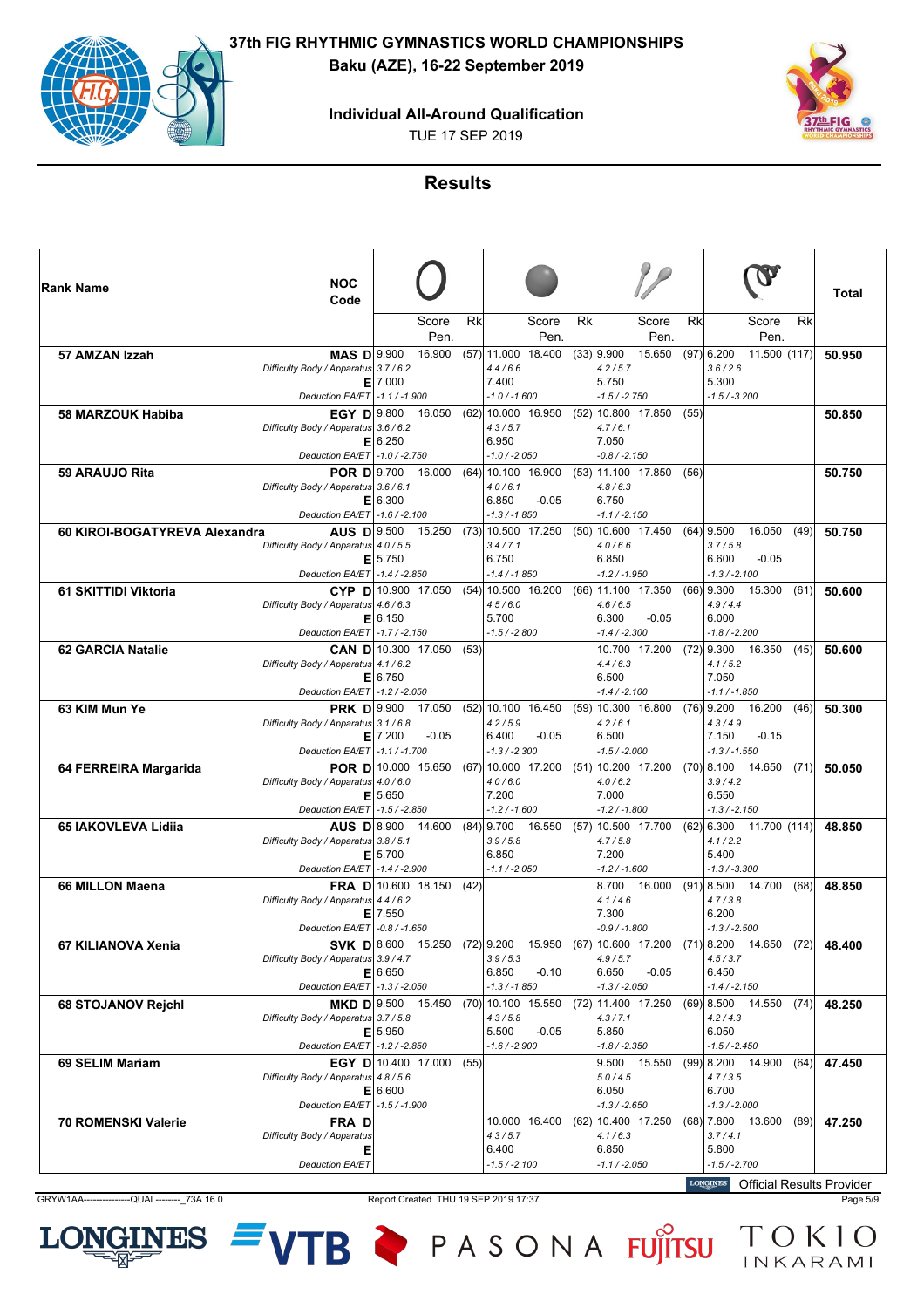**Individual All-Around Qualification**

TUE 17 SEP 2019



### **Results**

| ∣Rank Name                       | <b>NOC</b>                                                  |             |                                 |      |                             |                       |    |                                |                                    |      |                                                    |      |        |
|----------------------------------|-------------------------------------------------------------|-------------|---------------------------------|------|-----------------------------|-----------------------|----|--------------------------------|------------------------------------|------|----------------------------------------------------|------|--------|
|                                  | Code                                                        |             |                                 |      |                             |                       |    |                                |                                    |      |                                                    |      | Total  |
|                                  |                                                             |             | Score                           | Rk   |                             | Score                 | Rk |                                | Score                              | Rk   | Score                                              | Rk   |        |
| 71 RI Un Yong                    | <b>PRK D</b> 9.100                                          |             | Pen.<br>16.200                  |      | $(61)$ 9.500                | Pen.<br>16.350        |    | $(63)$ 8.100                   | Pen.<br>14.600 (111)               |      | Pen.<br><b>DNS</b>                                 |      | 47.150 |
|                                  | Difficulty Body / Apparatus 3.5 / 5.6                       |             |                                 |      | 3.7/5.8                     |                       |    | 3.2/4.9                        |                                    |      |                                                    |      |        |
|                                  | Deduction EA/ET   -1.1 / -1.750                             | $E$   7.150 | $-0.05$                         |      | 6.850<br>$-1.1 / -2.050$    |                       |    | 6.500<br>$-1.6 / -1.900$       |                                    |      |                                                    |      |        |
| <b>72 DUSSAN Lina</b>            | <b>COL D</b> 9.600                                          |             | 16.000                          |      | $(63)$ 9.600                | 15.400                |    | $(73)$   9.900                 | 15.650                             |      | 12.850 (100)<br>$(97)$   7.300                     |      | 47.050 |
|                                  | Difficulty Body / Apparatus 3.9 / 5.7                       |             |                                 |      | 4.0 / 5.6                   |                       |    | 4.0 / 5.9                      |                                    |      | 4.1 / 3.2                                          |      |        |
|                                  | Deduction EA/ET   -1.6 / -2.000                             | E 6.400     |                                 |      | 5.800<br>$-1.7 / -2.500$    |                       |    | 5.750<br>$-1.5 / -2.750$       |                                    |      | 5.550<br>$-1.5/ -2.950$                            |      |        |
| <b>73 BAKLAGINA Alina</b>        | LAT $D$ 9.200                                               |             | 15.225                          |      | $(74)$ 9.300                | 15.700                |    | $(69)$   9.600                 | 15.650                             |      | $(96)$   7.200<br>13.150                           | (97) | 46.575 |
|                                  | Difficulty Body / Apparatus 3.5 / 5.7                       | E 6.125     | $-0.10$                         |      | 3.9/5.4<br>6.400            |                       |    | 3.9/5.7<br>6.050               |                                    |      | 3.8 / 3.4<br>5.950                                 |      |        |
|                                  | Deduction EA/ET   -1.7 / -2.175                             |             |                                 |      | $-1.3 / -2.300$             |                       |    | $-1.5 / -2.450$                |                                    |      | $-1.6 / -2.450$                                    |      |        |
| 74 OZCAN Zeynep                  | TUR $D 8.800$ 14.600                                        |             |                                 |      |                             | $(83)$ 9.700 15.400   |    |                                | $(74)$ 10.100 16.300               |      | $(84)$   7.800 12.500 (108)                        |      | 46.300 |
|                                  | Difficulty Body / Apparatus 3.7 / 5.1                       | E 5.800     |                                 |      | 4.2 / 5.5<br>5.700          |                       |    | 4.1/6.0<br>6.200               |                                    |      | 4.3 / 3.5<br>4.700                                 |      |        |
|                                  | Deduction EA/ET -1.8 / -2.400                               |             |                                 |      | $-1.6 / -2.700$             |                       |    | $-1.7 / -2.100$                |                                    |      | $-1.8 / -3.500$                                    |      |        |
| <b>75 ZALESAKOVA Sabina</b>      | CZE D 9.400 15.450                                          |             |                                 |      |                             | $(69)$   8.700 14.100 |    |                                | $(84)$ 9.600 16.375                |      | $(82)$   8.200 14.400                              | (77) | 46.225 |
|                                  | Difficulty Body / Apparatus 4.0 / 5.4                       | E 6.050     |                                 |      | 4.0 / 4.7<br>5.400          |                       |    | 3.6/6.0<br>6.775               |                                    |      | 4.2 / 4.0<br>6.200                                 |      |        |
|                                  | Deduction EA/ET -1.8 / -2.150                               |             |                                 |      | $-1.9/ -2.700$              |                       |    | $-1.1 / -2.125$                |                                    |      | $-1.5 / -2.300$                                    |      |        |
| <b>76 JUUL MOELLER Josephine</b> | <b>NOR D</b> 8.900                                          |             | 13.900                          |      | $(88)$ 9.200                | 15.950                |    |                                | $(68)$ 10.100 16.100               | (88) |                                                    |      | 45.950 |
|                                  | Difficulty Body / Apparatus 4.1 / 4.8                       | $E$ 5.300   | $-0.30$                         |      | 3.9/5.3<br>6.750            |                       |    | 3.7/6.4<br>6.000               |                                    |      |                                                    |      |        |
|                                  | Deduction EA/ET -1.7 / -3.000                               |             |                                 |      | $-1.1 / -2.150$             |                       |    | -1.8 / -2.200                  |                                    |      |                                                    |      |        |
| <b>77 SADEK Alissa</b>           | LBN $D$ 9.000<br>Difficulty Body / Apparatus 3.7 / 5.3      |             | 14.950                          |      | $(76)$ 8.900<br>3.8/5.1     | 14.750                |    | $(77)$   9.500<br>3.8/5.7      | 15.900                             |      | $(92)$   6.700 11.200 (120)<br>3.7 / 3.0           |      | 45.600 |
|                                  |                                                             | E 5.950     |                                 |      | 5.850                       |                       |    | 6.400                          |                                    |      | 4.800<br>$-0.30$                                   |      |        |
|                                  | Deduction EA/ET   -1.3 / -2.750                             |             |                                 |      | $-1.6 / -2.550$             |                       |    | $-1.4 / -2.200$                |                                    |      | $-1.9 / -3.300$                                    |      |        |
| 78 KOI Sie Yan                   | $MAS$ $D 8.100$<br>Difficulty Body / Apparatus 4.0 / 4.1    |             | 13.450                          |      | $(92)$   9.600<br>4.2 / 5.4 | 16.400                |    | $(61)$   9.100<br>4.4/4.7      | 15.500 (100) 6.400                 |      | 12.700 (103)<br>3.7/2.7                            |      | 45.350 |
|                                  |                                                             | E 5.350     |                                 |      | 6.800                       |                       |    | 6.400                          |                                    |      | 6.300                                              |      |        |
|                                  | Deduction EA/ET   -1.7 / -2.950                             |             |                                 |      | $-1.3 / -1.900$             |                       |    | -1.6 / -2.000                  |                                    |      | $-1.4/ -2.300$                                     |      |        |
| <b>79 ONDAATJE Anna-Marie</b>    | <b>SRI D</b> 9.700<br>Difficulty Body / Apparatus 3.4 / 6.3 |             | 15.850                          |      | $(66)$ 8.200<br>3.2 / 5.0   | 14.550                |    | $(80)$ 9.200<br>3.6/5.6        | 14.650 (110) 7.800                 |      | 13.850<br>3.7/4.1                                  | (83) | 45.050 |
|                                  |                                                             | E 6.150     |                                 |      | 6.350                       |                       |    | 5.450                          |                                    |      | 6.050                                              |      |        |
| 80 GALINDO Vanessa               | Deduction EA/ET   -1.5 / -2.350                             |             | <b>COL D</b> 8.500 15.150 (75)  |      | $-1.4/ -2.250$              |                       |    | -1.6 / -2.950                  |                                    |      | $-1.6 / -2.350$<br>9.600 15.375 (101) 8.200 14.350 | (79) |        |
|                                  | Difficulty Body / Apparatus 3.5 / 5.0                       |             |                                 |      |                             |                       |    | 4.0 / 5.6                      |                                    |      | 3.7/4.5                                            |      | 44.875 |
|                                  |                                                             | E 6.650     |                                 |      |                             |                       |    | 5.775                          |                                    |      | 6.150                                              |      |        |
| 81 VINAS Oriana                  | Deduction EA/ET   -1.6 / -1.750<br>COL D                    |             |                                 |      | 9.000                       | 15.200                |    | $-1.5/ -2.725$<br>$(75)$ 8.600 | 14.050 (116) 8.500                 |      | $-1.5 / -2.350$<br>15.400                          | (60) | 44.650 |
|                                  | Difficulty Body / Apparatus                                 |             |                                 |      | 4.1/4.9                     |                       |    | 4.2/4.4                        |                                    |      | 4.4/4.1                                            |      |        |
|                                  | Е<br><b>Deduction EA/ET</b>                                 |             |                                 |      | 6.200<br>$-1.5 / -2.300$    |                       |    | 5.450<br>-1.3 / -3.250         |                                    |      | 6.900<br>$-1.4 / -1.700$                           |      |        |
| 82 DERVISI Maria                 | <b>GRE D</b> 9.000                                          |             | 13.650                          | (89) |                             |                       |    |                                | 9.900 16.350                       |      | $(83)$   8.800 14.250                              | (80) | 44.250 |
|                                  | Difficulty Body / Apparatus 4.7 / 4.3                       |             |                                 |      |                             |                       |    | 4.2 / 5.7                      |                                    |      | 4.3/4.5                                            |      |        |
|                                  | Deduction EA/ET -1.7 / -3.050                               | $E$ 5.250   | $-0.60$                         |      |                             |                       |    | 6.450<br>$-1.4 / -2.150$       |                                    |      | 5.450<br>$-1.7 / -2.850$                           |      |        |
| 83 IVANOVA Julija                | LTU D                                                       |             |                                 |      |                             | 9.700 14.200          |    |                                | $(83)$ 10.400 15.700               |      | $(95)$   8.500 13.950                              | (81) | 43.850 |
|                                  | Difficulty Body / Apparatus                                 |             |                                 |      | 3.9 / 5.8                   |                       |    | 4.0/6.4                        |                                    |      | 4.5/4.0                                            |      |        |
|                                  | Е<br>Deduction EA/ET                                        |             |                                 |      | 4.800<br>$-2.0 / -3.200$    | $-0.30$               |    | 5.400<br>$-2.0 / -2.600$       | $-0.10$                            |      | 5.450<br>$-1.9 / -2.650$                           |      |        |
| 84 BLAZIC Andrijana              |                                                             |             | <b>SRB D</b> $ 9.100 \t 14.400$ |      |                             | $(85)$ 9.100 14.350   |    |                                | $(82)$   9.400 15.100 (105)  5.800 |      | 9.850(135)                                         |      | 43.850 |
|                                  | Difficulty Body / Apparatus 3.6 / 5.5                       | E 5.300     |                                 |      | 4.1 / 5.0<br>5.250          |                       |    | 4.3/5.1<br>5.700               |                                    |      | 3.0 / 2.8<br>4.050                                 |      |        |
|                                  | Deduction EA/ET -1.8 / -2.900                               |             |                                 |      | -2.1 / -2.650               |                       |    | -1.8 / -2.500                  |                                    |      | $-2.1 / -3.850$                                    |      |        |
|                                  |                                                             |             |                                 |      |                             |                       |    |                                |                                    |      | LONGINES Official Populto Dravidor                 |      |        |

GRYW1AA----------------QUAL------------73A 16.0 Report Created THU 19 SEP 2019 17:37 Page 6/9

Official Results Provider

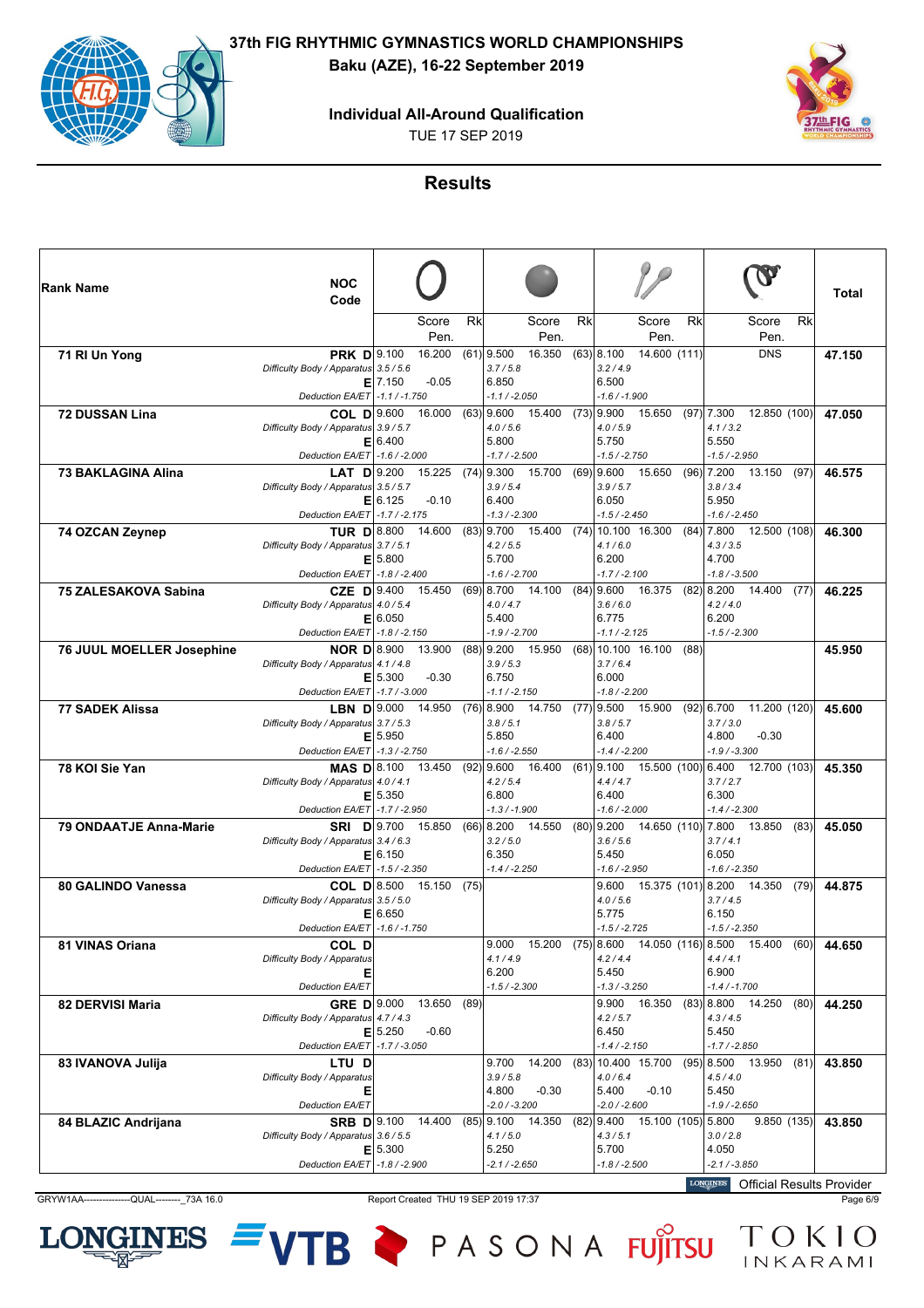# **Individual All-Around Qualification**

TUE 17 SEP 2019



### **Results**

| ∣Rank Name                         | <b>NOC</b><br>Code                                          |             |                                       |           |                                   |                       |    |                                          |                      |    |                                                                 | Total  |
|------------------------------------|-------------------------------------------------------------|-------------|---------------------------------------|-----------|-----------------------------------|-----------------------|----|------------------------------------------|----------------------|----|-----------------------------------------------------------------|--------|
|                                    |                                                             |             | Score<br>Pen.                         | <b>Rk</b> |                                   | Score<br>Pen.         | Rk |                                          | Score<br>Pen.        | Rk | <b>Rk</b><br>Score<br>Pen.                                      |        |
| 85 CRANE Sophie                    | <b>CAN D</b><br>Difficulty Body / Apparatus<br>Е            |             |                                       |           | 4.3/6.4<br>6.850                  | 10.700 17.550         |    | $(45)$ 10.600 16.600<br>4.5/6.1<br>6.000 |                      |    | $(78)$ 6.800<br>9.550(137)<br>3.5 / 3.3<br>3.350<br>$-0.60$     | 43.700 |
|                                    | <b>Deduction EA/ET</b>                                      |             |                                       |           | $-1.2 / -1.950$                   |                       |    | $-1.5 / -2.500$                          |                      |    | $-1.9 / -4.750$                                                 |        |
| <b>86 BURGER Lilica</b>            | <b>RSA D</b> 8.600<br>Difficulty Body / Apparatus 4.1 / 4.5 |             | 14.700 (78) 7.900                     |           | 3.3/4.6                           | 13.600                |    | $(88)$ 9.200<br>4.4/4.8                  | 15.100 (104) 6.800   |    | 12.100(111)<br>4.2 / 2.6                                        | 43.400 |
|                                    |                                                             | E 6.150     | $-0.05$                               |           | 5.700                             |                       |    | 5.900                                    |                      |    | 5.350<br>$-0.05$                                                |        |
| 87 CUSNIER Giuliana                | Deduction EA/ET -1.4 / -2.450<br><b>PUR D</b> 9.000         |             | 15.300                                |           | $-1.8 / -2.500$<br>$(71)$ 8.200   | 13.850                |    | $-1.4/ -2.700$<br>(87) 8.200             | 13.800 (121) 7.800   |    | $-2.0/ -2.650$<br>13.100<br>(98)                                |        |
|                                    | Difficulty Body / Apparatus 3.4 / 5.6                       |             |                                       |           | 3.8/4.4                           |                       |    | 4.4 / 3.8                                |                      |    | 4.0 / 3.8                                                       | 42.950 |
|                                    |                                                             | E 6.300     |                                       |           | 5.700                             | $-0.05$               |    | 5.600                                    |                      |    | $-0.05$<br>5.350                                                |        |
|                                    | Deduction EA/ET   -1.5 / -2.200                             |             |                                       |           | $-2.2 / -2.100$                   |                       |    | $-1.4 / -3.000$                          |                      |    | $-1.6 / -3.050$                                                 |        |
| 88 SKLIOUTOVSKAYA-LOPEZ Aleksandra | <b>PUR D</b> 9.400 15.550                                   |             |                                       |           | $(68)$ 7.200<br>2.6/4.6           | 13.500                |    | $(89)$ 8.300<br>3.3/5.0                  | 13.850 (120) 4.500   |    | 10.350 (128)<br>1.8/2.7                                         | 42.900 |
|                                    | Difficulty Body / Apparatus 3.4 / 6.0                       | E 6.150     |                                       |           | 6.300                             |                       |    | 5.550                                    |                      |    | 5.850                                                           |        |
|                                    | Deduction EA/ET -1.3 / -2.550                               |             |                                       |           | $-1.3 / -2.400$                   |                       |    | $-1.4 / -3.050$                          |                      |    | $-1.4 / -2.750$                                                 |        |
| <b>89 SEMANOVA Kristina</b>        |                                                             |             | <b>SVK D</b> 7.600 12.050 (101) 8.300 |           |                                   | 14.650                |    |                                          | $(79)$ 10.000 16.100 |    | $(87)$ 5.600<br>10.150 (130)                                    | 42.800 |
|                                    | Difficulty Body / Apparatus 3.3 / 4.3                       |             |                                       |           | 3.4/4.9                           |                       |    | 4.0/6.0                                  |                      |    | 2.5 / 3.1                                                       |        |
|                                    | Deduction EA/ET - 2.0 / -3.250                              | $E$   4.750 | $-0.30$                               |           | 6.350<br>$-1.7 / -1.950$          |                       |    | 6.100<br>-1.6 / -2.300                   |                      |    | 4.550<br>$-2.0 / -3.450$                                        |        |
| 90 BOZIC Laura                     | <b>CRO D</b> 8.300                                          |             | 12.750                                |           | $(97)$ 9.800                      | 16.600                |    | $(55)$ 7.900                             | 13.350 (127) 7.100   |    | 12.800 (102)                                                    | 42.750 |
|                                    | Difficulty Body / Apparatus 3.7 / 4.6                       |             |                                       |           | 4.2 / 5.6                         |                       |    | 2.8/5.1                                  |                      |    | 3.9 / 3.2                                                       |        |
|                                    |                                                             | $E$   4.450 |                                       |           | 6.800                             |                       |    | 5.500                                    | $-0.05$              |    | 5.700                                                           |        |
|                                    | Deduction EA/ET - 2.0 / -3.550                              |             |                                       |           | $-1.4 / -1.800$                   |                       |    | $-1.9/ -2.600$                           |                      |    | $-1.7/ -2.600$                                                  |        |
| 91 IZABEKOVA Aisha                 | KGZ $D 8.700$<br>Difficulty Body / Apparatus 3.3 / 5.4      |             | 14.750                                |           | $(77)$ 8.100<br>3.8/4.3           | 13.050                |    | $(96)$   8.800<br>4.3/4.5                | 14.600 (112) 8.100   |    | 13.350<br>(93)<br>4.3 / 3.8                                     | 42.700 |
|                                    |                                                             | E 6.100     | $-0.05$                               |           | 4.950                             |                       |    | 5.800                                    |                      |    | 5.250                                                           |        |
|                                    | Deduction EA/ET -1.7 / -2.200                               |             |                                       |           | $-1.8 / -3.250$                   |                       |    | $-2.0 / -2.200$                          |                      |    | $-1.8 / -2.950$                                                 |        |
| 92 BYKOVSKAIA Agata                | KGZ D 8.800                                                 |             | 14.700                                |           | $(79)$ 7.800                      | 12.525                |    | $(99)$ 9.500                             | 15.050 (107) 7.800   |    | 12.850 (101)                                                    | 42.600 |
|                                    | Difficulty Body / Apparatus 4.1 / 4.7                       | E 5.900     |                                       |           | 3.6/4.2<br>4.725                  |                       |    | 4.0 / 5.5<br>5.550                       |                      |    | 4.4/3.4<br>5.100<br>$-0.05$                                     |        |
|                                    | Deduction EA/ET   -1.6 / -2.500                             |             |                                       |           | $-2.2 / -3.075$                   |                       |    | $-1.8 / -2.650$                          |                      |    | $-1.8 / -3.100$                                                 |        |
| 93 BRATSBERG Ingrid                | NOR D $ 9.900$                                              |             | 16.300                                |           | $(60)$ 7.200                      | 11.950 (104) 8.300    |    |                                          | 13.800 (122) 7.300   |    | 11.800(113)                                                     | 42.050 |
|                                    | Difficulty Body / Apparatus 4.0 / 5.9                       |             |                                       |           | 3.8 / 3.4                         |                       |    | 4.1/4.2                                  |                      |    | 4.3 / 3.0                                                       |        |
|                                    |                                                             | E 6.400     |                                       |           | 5.050                             | $-0.30$               |    | 5.500                                    |                      |    | 4.500                                                           |        |
| 94 HOFMANN Lisa                    | Deduction EA/ET -1.6 / -2.000<br>AUT D 8.200 14.100         |             |                                       |           | $-2.0 / -2.950$<br>$(86)$   8.000 | 13.925                |    | $-1.4 / -3.100$<br>$(86)$   8.000        | 13.000 (132) 5.600   |    | $-2.1 / -3.400$<br>9.850(134)                                   |        |
|                                    | Difficulty Body / Apparatus 3.3 / 4.9                       |             |                                       |           | 3.9 / 4.1                         |                       |    | 3.8/4.2                                  |                      |    | 3.3 / 2.3                                                       | 41.025 |
|                                    |                                                             | E 5.900     |                                       |           | 5.925                             |                       |    | 5.000                                    |                      |    | 4.250                                                           |        |
|                                    | Deduction EA/ET -1.8 / -2.300                               |             |                                       |           | $-1.7 / -2.375$                   |                       |    | $-1.8 / -3.200$                          |                      |    | $-2.0 / -3.750$                                                 |        |
| 95 GENUZIO Antonella               | BOL $D 8.100$                                               |             | 13.300                                |           | (93) 8.000                        | 13.450                |    | $(91)$ 8.800                             | 14.050 (117) 5.900   |    | 11.000 (124)                                                    | 40.800 |
|                                    | Difficulty Body / Apparatus 3.7 / 4.4                       | E 5.200     |                                       |           | 3.6/4.4<br>5.500                  | $-0.05$               |    | 4.2 / 4.6<br>5.250                       |                      |    | 3.7/2.2<br>5.100                                                |        |
|                                    | Deduction EA/ET -1.7 / -3.100                               |             |                                       |           | $-1.6 / -2.900$                   |                       |    | $-2.0 / -2.750$                          |                      |    | $-1.8 / -3.100$                                                 |        |
| 96 PETTERSSON Cassandra            | <b>SWE D</b> 7.900 14.050                                   |             |                                       |           |                                   | $(87)$   7.200 13.100 |    |                                          |                      |    | $(94)$   8.100 13.450 (126)  6.800 12.550 (105)                 | 40.600 |
|                                    | Difficulty Body / Apparatus 3.1 / 4.8                       |             |                                       |           | 3.3 / 3.9                         |                       |    | 3.9/4.2                                  |                      |    | 3.7 / 3.1                                                       |        |
|                                    | Deduction EA/ET -1.4 / -2.450                               | E 6.150     |                                       |           | 5.900<br>$-1.6 / -2.500$          |                       |    | 5.350<br>$-2.0 / -2.650$                 |                      |    | 5.800<br>$-0.05$<br>$-1.6 / -2.600$                             |        |
| 97 CASTIGLIONI Lucia               | SMR D 7.900 12.900                                          |             |                                       |           |                                   | $(94)$ 7.900 13.500   |    |                                          |                      |    | $(90)$   8.800 13.700 (123)  7.100 12.550 (106)                 | 40.100 |
|                                    | Difficulty Body / Apparatus 3.4 / 4.5                       |             |                                       |           | 3.2 / 4.7                         |                       |    | 3.3/5.5                                  |                      |    | 3.2 / 3.9                                                       |        |
|                                    |                                                             | E 5.000     |                                       |           | 5.600                             |                       |    | 4.900                                    |                      |    | 5.450                                                           |        |
| 98 GARDINER Shannon                | Deduction EA/ET - 2.3 / - 2.700                             |             |                                       |           | $-1.7 / -2.700$                   |                       |    | $-2.2 / -2.900$                          |                      |    | $-2.0 / -2.550$<br>$(81)$ 7.500 12.200 (137) 6.600 10.475 (126) |        |
|                                    | Difficulty Body / Apparatus 3.2 / 4.4                       |             | <b>RSA D</b> 7.600 13.500             |           | 4.0 / 3.6                         | $(91)$   7.600 14.350 |    | 3.6 / 3.9                                |                      |    | 3.4 / 3.2                                                       | 40.050 |
|                                    |                                                             | E 5.900     |                                       |           | 6.750                             |                       |    | 4.700                                    |                      |    | 3.875                                                           |        |
|                                    | Deduction EA/ET -1.5 / -2.600                               |             |                                       |           | $-1.4 / -1.850$                   |                       |    | -1.8 / -3.500                            |                      |    | $-2.5 / -3.625$                                                 |        |
|                                    |                                                             |             |                                       |           |                                   |                       |    |                                          |                      |    | LONGINES Official Recults Provider                              |        |

**NES** 

LOI

GRYW1AA---------------QUAL--------\_73A 16.0 Report Created THU 19 SEP 2019 17:37 Page 7/9

Official Results Provider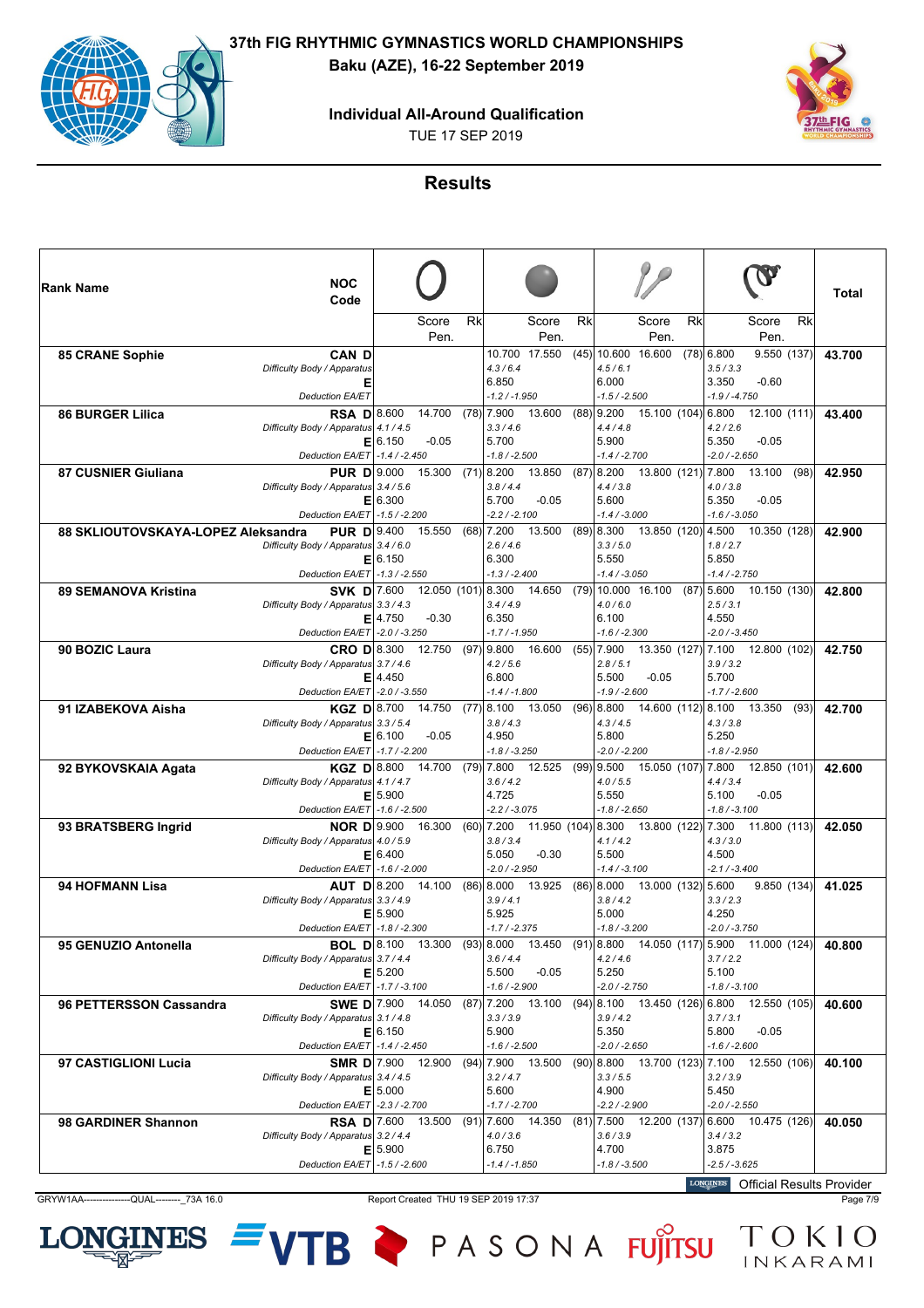**Individual All-Around Qualification**

TUE 17 SEP 2019



### **Results**

| ∣Rank Name                    | <b>NOC</b><br>Code                                                          |             |               |    |                                      |                                      |    |                                 |                                 |    |                                     |                                                                                                                              | Total  |
|-------------------------------|-----------------------------------------------------------------------------|-------------|---------------|----|--------------------------------------|--------------------------------------|----|---------------------------------|---------------------------------|----|-------------------------------------|------------------------------------------------------------------------------------------------------------------------------|--------|
|                               |                                                                             |             | Score<br>Pen. | Rk |                                      | Score<br>Pen.                        | Rk |                                 | Score<br>Pen.                   | Rk |                                     | Rk<br>Score<br>Pen.                                                                                                          |        |
| 99 LIMPANICH Benjaporn        | <b>THA D</b> 8.400<br>Difficulty Body / Apparatus 3.9 / 4.5                 |             | 12.800        |    | $(96)$ <sub>8.100</sub><br>4.1 / 4.0 | 13.300                               |    | (92) 8.400<br>4.2 / 4.2         | 12.700 (135) 6.800              |    | 4.2 / 2.6                           | 12.250 (110)                                                                                                                 | 38.800 |
|                               | Deduction EA/ET   -2.2 / -3.350                                             | $E$   4.450 | $-0.05$       |    | 5.200<br>$-2.1 / -2.700$             |                                      |    | 4.300<br>$-2.3 / -3.400$        |                                 |    | 5.450<br>$-2.0 / -2.550$            |                                                                                                                              |        |
| <b>100 KHASHBAT Undram</b>    | MGL D 9.300                                                                 |             | 14.700        |    | $(81)$ 7.000                         |                                      |    | $9.600(109)$ 9.300              | 14.050 (118) 6.600              |    |                                     | 8.850 (143)                                                                                                                  | 38.350 |
|                               | Difficulty Body / Apparatus 3.9 / 5.4                                       | $E$ 5.400   |               |    | 3.2 / 3.8<br>2.600                   |                                      |    | 3.8 / 5.5<br>4.750              |                                 |    | 3.7/2.9<br>2.550                    | $-0.30$                                                                                                                      |        |
|                               | Deduction EA/ET - 2.1 / - 2.500                                             |             |               |    | $-2.7 / -4.700$                      |                                      |    | $-2.4 / -2.850$                 |                                 |    | $-2.4 / -5.050$                     |                                                                                                                              |        |
| 101 SAMBOL Lana               | $CRO$ D $8.300$ 12.650<br>Difficulty Body / Apparatus 3.1 / 5.2             |             |               |    | $(99)$ 6.300<br>2.2/4.1              | 12.450 (100) 8.100                   |    | 2.8/5.3                         | 12.750 (134) 5.400              |    | 2.3 / 3.1                           | 10.250 (129)                                                                                                                 | 37.850 |
|                               |                                                                             | $E$   4.350 |               |    | 6.300                                | $-0.15$                              |    | 4.650                           |                                 |    | 4.850                               |                                                                                                                              |        |
|                               | Deduction EA/ET -1.8 / -3.850                                               |             |               |    | $-1.4 / -2.300$                      |                                      |    | $-1.8 / -3.550$                 |                                 |    | $-2.1 / -3.050$                     |                                                                                                                              |        |
| 102 GOMES Luana               | <b>ANG D</b> 6.500 11.150 (105) 7.500                                       |             |               |    |                                      | 13.100                               |    | $(95)$   8.300                  | 13.500 (125) 5.000              |    |                                     | 9.450(139)                                                                                                                   | 37.750 |
|                               | Difficulty Body / Apparatus 2.4 / 4.1                                       | $E$   4.700 | $-0.05$       |    | 3.1/4.4<br>5.600                     |                                      |    | 2.7/5.6<br>5.200                |                                 |    | 1.9/3.1<br>4.450                    |                                                                                                                              |        |
|                               | Deduction EA/ET   -1.9 / -3.400                                             |             |               |    | $-1.7 / -2.700$                      |                                      |    | $-1.7 / -3.100$                 |                                 |    | $-2.1 / -3.450$                     |                                                                                                                              |        |
| <b>103 TSOGTBAYAR Saruul</b>  | <b>MGL D</b> 8.100                                                          |             | 13.550        |    | $(90)$ 6.800                         | 12.400 (101) 6.300                   |    |                                 | $10.150(147)$ 6.900             |    |                                     | 11.550 (116)                                                                                                                 | 37.500 |
|                               | Difficulty Body / Apparatus 3.3 / 4.8                                       |             |               |    | 2.9/3.9                              |                                      |    | 3.8/2.5                         |                                 |    | 3.6 / 3.3                           |                                                                                                                              |        |
|                               | Deduction EA/ET -1.9 / -2.650                                               | E 5.450     |               |    | 5.600<br>$-1.9 / -2.500$             |                                      |    | 3.900<br>$-2.8 / -3.300$        | $-0.05$                         |    | 4.650<br>$-2.0 / -3.350$            |                                                                                                                              |        |
| <b>104 SVENNBECK Alva</b>     | SWE D 5.900 10.500 (106) 7.400                                              |             |               |    |                                      | 14.000                               |    | $(85)$ 7.500                    | 12.825 (133) 4.500              |    |                                     | 10.050 (132)                                                                                                                 | 37.325 |
|                               | Difficulty Body / Apparatus 2.7 / 3.2                                       |             |               |    | 2.9/4.5                              |                                      |    | 3.7 / 3.8                       |                                 |    | 2.6 / 1.9                           |                                                                                                                              |        |
|                               | Deduction EA/ET -1.7 / -3.700                                               | $E$   4.600 |               |    | 6.600                                |                                      |    | 5.325                           |                                 |    | 5.850<br>$-1.5/ -2.650$             | $-0.30$                                                                                                                      |        |
| 105 SCHULTZ Isabella          | <b>DEN D</b> 7.000 12.400 (100) 8.000                                       |             |               |    | $-1.3 / -2.100$                      | 12.600                               |    | $-1.7 / -2.975$<br>$(98)$ 6.700 | 11.800 (139) 6.800              |    |                                     | 10.900 (125)                                                                                                                 | 36,800 |
|                               | Difficulty Body / Apparatus 3.5 / 3.5                                       |             |               |    | 3.2 / 4.8                            |                                      |    | 3.4 / 3.3                       |                                 |    | 3.9 / 2.9                           |                                                                                                                              |        |
|                               |                                                                             | E 5.400     |               |    | 4.600                                |                                      |    | 5.100                           |                                 |    | 4.150                               | $-0.05$                                                                                                                      |        |
|                               | Deduction EA/ET -1.8 / -2.800                                               |             |               |    | $-2.1 / -3.300$                      |                                      |    | $-1.8 / -3.100$                 |                                 |    | $-1.8 / -4.050$                     |                                                                                                                              |        |
| <b>106 GARBARINO Monica</b>   | <b>SMR D</b> 7.300<br>Difficulty Body / Apparatus 3.6 / 3.7                 |             | 12.700        |    | $(98)$ 7.300<br>3.1 / 4.2            | 12.400 (102) 5.500                   |    | 2.0 / 3.5                       |                                 |    | 9.500(148)6.100<br>3.7/2.4          | 11.100 (122)                                                                                                                 | 36.200 |
|                               |                                                                             | E 5.400     |               |    | 5.100                                |                                      |    | 4.000                           |                                 |    | 5.000                               |                                                                                                                              |        |
|                               | Deduction EA/ET -1.9 / -2.700                                               |             |               |    | $-1.7 / -3.200$                      |                                      |    | $-2.3 / -3.700$                 |                                 |    | $-1.9 / -3.100$                     |                                                                                                                              |        |
| <b>107 COUROUBLE Aya</b>      | <b>BEL D</b> 6.900 11.400 (104) 7.600                                       |             |               |    | 3.8 / 3.8                            | 12.850                               |    | 3.0 / 3.7                       | $(97)$ 6.700 11.200 (144) 5.800 |    | 3.4/2.4                             | 11.050 (123)                                                                                                                 | 35,450 |
|                               | Difficulty Body / Apparatus 3.2 / 3.7                                       | $E$   4.500 |               |    | 5.300                                | $-0.05$                              |    | 4.500                           |                                 |    | 5.250                               |                                                                                                                              |        |
|                               | Deduction EA/ET -1.7 / -3.800                                               |             |               |    | $-1.8 / -2.900$                      |                                      |    | $-2.0 / -3.500$                 |                                 |    | $-1.8 / -2.950$                     |                                                                                                                              |        |
| <b>108 KULSANAWONG Nat</b>    |                                                                             |             |               |    |                                      |                                      |    |                                 |                                 |    |                                     | <b>THA D</b> $\begin{bmatrix} 6.700 & 11.450 & (103) \end{bmatrix}$ 7.300 12.350 (103) 7.400 11.600 (140) 6.200 11.250 (119) | 35,400 |
|                               | Difficulty Body / Apparatus 2.8 / 3.9                                       | $E$   4.750 |               |    | 3.4 / 3.9<br>5.050                   |                                      |    | 4.0 / 3.4<br>4.200              |                                 |    | 3.8/2.4<br>5.050                    |                                                                                                                              |        |
|                               | Deduction EA/ET - 2.1 / -3.150                                              |             |               |    | $-2.0 / -2.950$                      |                                      |    | $-2.3 / -3.500$                 |                                 |    | $-2.2 / -2.750$                     |                                                                                                                              |        |
| 109 ABASTOFLOR Fabiana        | <b>BOL D</b> 5.400                                                          |             |               |    | 8.950 (108) 8.200                    | 13.300                               |    | $(93)$ 7.900                    | 12.050 (138) 4.900              |    |                                     | 9.525(138)                                                                                                                   | 34.875 |
|                               | Difficulty Body / Apparatus 1.7 / 3.7                                       |             |               |    | 3.6 / 4.6                            |                                      |    | 3.6 / 4.3                       |                                 |    | 2.5/2.4                             |                                                                                                                              |        |
|                               | Deduction EA/ET -1.9 / -3.750                                               | $E$   4.350 | $-0.80$       |    | 5.100<br>$-1.8 / -3.100$             |                                      |    | 4.150<br>$-2.1 / -3.750$        |                                 |    | 4.625<br>$-2.0 / -3.375$            |                                                                                                                              |        |
| <b>110 ALVES LOPES Marcia</b> | <b>CPV D</b> 6.300 11.450 (102) 6.300 11.250 (106) 7.200 11.500 (142) 3.800 |             |               |    |                                      |                                      |    |                                 |                                 |    |                                     | 6.350(149)                                                                                                                   | 34.200 |
|                               | Difficulty Body / Apparatus 2.5 / 3.8                                       |             |               |    | 2.3/4.0                              |                                      |    | 2.3/4.9                         |                                 |    | 2.5/1.3                             |                                                                                                                              |        |
|                               | Deduction EA/ET - 2.0 / - 2.850                                             | E 5.150     |               |    | 4.950<br>$-1.8 / -3.250$             |                                      |    | 4.300<br>$-2.3 / -3.400$        |                                 |    | 2.550<br>$-2.6 / -4.850$            |                                                                                                                              |        |
| <b>111 KRISTENSEN Josefie</b> | <b>DEN D</b> 6.600 10.100 (107)                                             |             |               |    |                                      |                                      |    |                                 | 7.000 11.400 (143) 4.900        |    |                                     | 7.800(147)                                                                                                                   | 29.300 |
|                               | Difficulty Body / Apparatus 2.2 / 4.4                                       |             |               |    |                                      |                                      |    | 2.6/4.4                         |                                 |    | 3.1/1.8                             |                                                                                                                              |        |
|                               |                                                                             | $E$   3.500 |               |    |                                      |                                      |    | 4.400                           |                                 |    | 2.900                               |                                                                                                                              |        |
| 112 MARKOVIC Jovana           | Deduction EA/ET - 2.2 / -4.300<br><b>MNE D</b> 4.800                        |             |               |    |                                      | 8.800 (109) 5.200 10.100 (108) 5.800 |    | $-2.4 / -3.200$                 |                                 |    | $-2.4/ -4.700$<br>8.950 (150) 4.300 | 8.350(144)                                                                                                                   | 27.850 |
|                               | Difficulty Body / Apparatus 2.0 / 2.8                                       |             |               |    | 2.0 / 3.2                            |                                      |    | 1.9/3.9                         |                                 |    | 2.1 / 2.2                           |                                                                                                                              |        |
|                               |                                                                             | $E$   4.000 |               |    | 4.900                                |                                      |    | 3.150                           |                                 |    | 4.050                               |                                                                                                                              |        |
|                               | Deduction EA/ET - 2.3 / -3.700                                              |             |               |    | $-2.3 / -2.800$                      |                                      |    | $-3.2 / -3.650$                 |                                 |    | $-2.5 / -3.450$<br><b>LOMOTATE</b>  |                                                                                                                              |        |

GRYW1AA----------------QUAL------------73A 16.0 Report Created THU 19 SEP 2019 17:37 Page 8/9

**NES** 

LOI

**Official Results Provider**